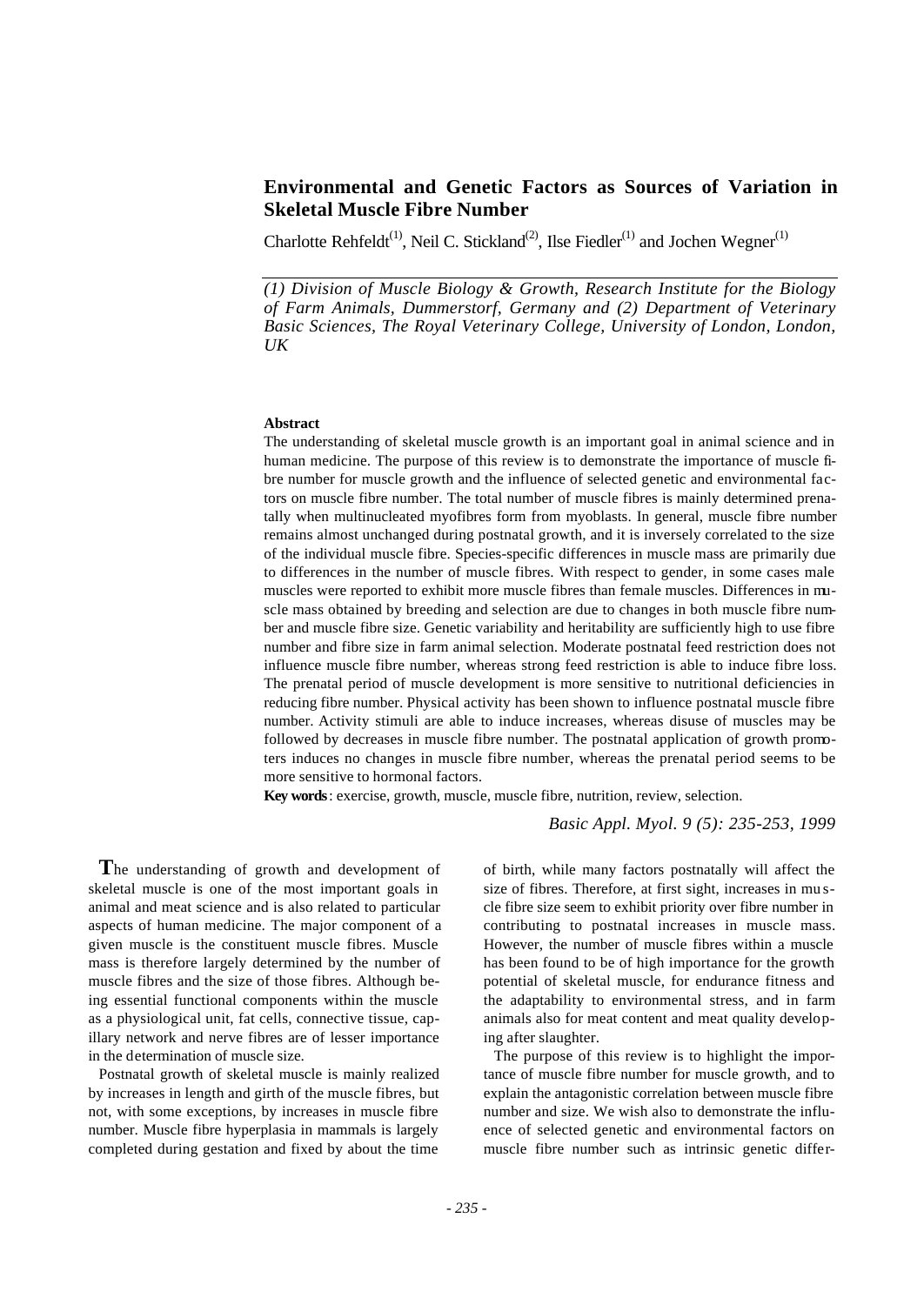ences, genetic selection, nutrition, exercise and the application of selected growth promoters.

# **Prenatal Development and Postnatal Growth of Muscle Fibres**

During embryonic development myoblasts develop from myogenic precursor cells which are of mesodermal origin. These cells are determined to enter the myogenic lineage. The determined myoblasts are able to proliferate and to divide to establish a pool of myoblasts. Special signals cause the myoblasts to exit the cell cycle, to stop dividing and to differentiate. They begin to express muscle cell-specific proteins and finally fuse to form multinucleated myotubes. During myogenesis muscle fibres develop from two distinct populations. Fibres which form during the initial stages of myoblast fusion are primary myofibres which provide a framework for the larger population of smaller secondary fibres (e.g. [9]) formed during a second wave of differentiation from fetal myoblasts. Another population of myoblasts does not form fibres but stays close to the myofibres - these are termed satellite cells. These cells are able to divide and serve as the source of new myonuclei during postnatal growth [111, 163]. They contribute to growth of the fibres and also participate in regeneration processes. Myonuclei themselves remain mitotically quiescent. The importance and relations of these different myogenic lineages are not yet clarified. It seems however, that the lineages are not related to fibre type composition [70]. Fibre formation is largely completed around the time of birth in mammals and around the time of hatching in birds.

During postnatal growth, the increase in skeletal mu scle mass is mainly due to an increase in muscle fibre size (hypertrophy). As mentioned above this process is accompanied by the proliferative activity of satellite cells which are the source of new nuclei incorporated into the muscle fibres. After birth total muscle fibre number has been reported to remain unchanged in mammals and birds by most authors. No significant changes in postnatal fibre number have been found in mice [50, 113, 152, 188, 190], rat [14, 32, 47, 149, 155], pig [35, 176], cattle [138, 195] chicken [23, 51, 165] and quail [20, 46].

Some reports have indicated increases in skeletal mu scle fibre number shortly after birth in mice [137], rat [130, 179], and pig [43, 181]. In these studies fibre counts were done on histological transverse sections. It is possible that the increase in fibre number during the first days of postnatal life in rodents is a result of maturation of the existing myotubes rather than a production of new fibres. This is supported by the work of Ontell and  $\infty$ workers [119, 120] that suggests that the apparent increase in fibre number during the first days of the postnatal period is due to elongation of existing myotubes and the breaking up of clusters of small fibres which are present at birth and which cannot be identified in the

light microscope. This may be true also for pig muscle, since fibre formation is known to be completed at about day 70 of gestation [180]. It is easy to imagine that my oblast alignment to form fibres does not lead to fibres of full length from the beginning, at least in bigger muscles from big animal species. Figure 1 demonstrates the postnatal development of muscle fibre thickness and muscle fibre number in different muscles of mice, pig and cattle. Muscle fibres grow in size towards a plateau, whereas fibre number remains constant after initial increases shortly after birth in pigs and mice.

Furthermore it has also been suggested that muscle fibre number decreases throughout life from birth to old age. Decreases from youth to adulthood have been reported in rats [3, 17, 90, 130], guinea pigs [34], dogs [72], and cattle [12]. In some cases a change in muscle fibre architecture during growth can cause an apparent decrease in fibre number and this may explain some of



*Figure 1. Postnatal development of muscle fibre thickness (cross sectional area or diameter) and total muscle fibre number per muscle cross section in a.* Rectus femoris *muscle of laboratory mice [137], b.* Semitendinosus *muscle of Landrace pigs [35, 139], c.* Semitendinosus *muscle of Holstein Friesian cattle [195].*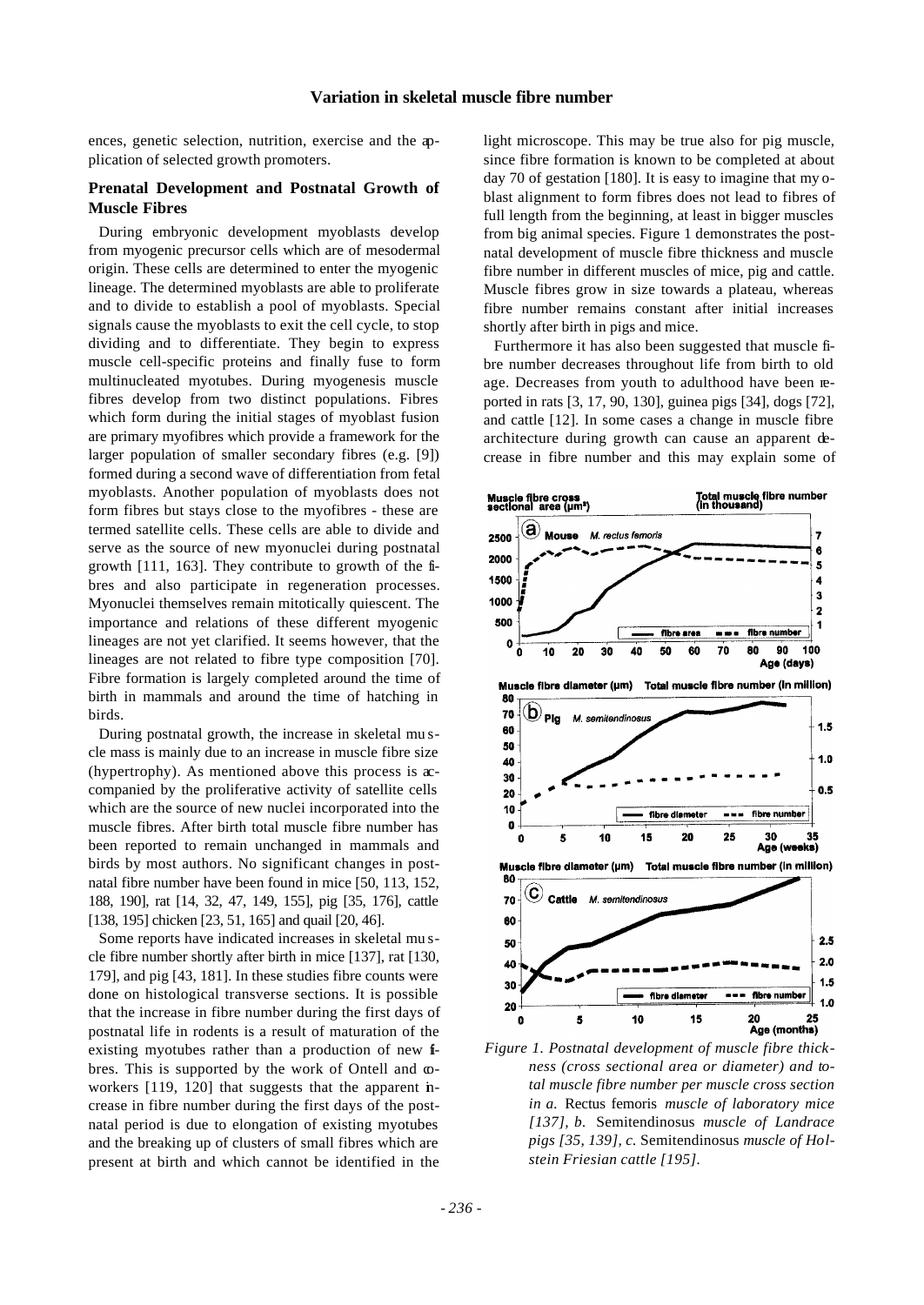these results [174]. In other cases the phenomenon may be due to age-related changes in the state of physical exercise which has an influence on total muscle fibre number and will be discussed in a later section.

At this point an interesting phenomenon of muscle growth should be emphasized. Postnatal muscle fibre hypertrophy strongly depends on the total number of muscle fibres within a muscle. The postnatal growth rate of the individual muscle fibre is lower at high fibre numbers and higher at low fibre numbers. Muscle fibre number is inversely correlated with muscle fibres thickness, whereas both parameters are positively correlated with muscle cross sectional area ([41, 89, 121, 137, 172]; Table 11). An explanation for this clear antagonism between fibre number and fibre size would be that more nutritional energy becomes available for the individual fibre when the fibre number is low. However, the correlation coefficient is not -1.0 which means that some animals exhibit fast growing fibres despite high fibre numbers.

Additionally, in the light of the inconsistency of the results it should be mentioned at this point that the determination of total muscle fibre number includes a series of technical problems. It can be carried out in different ways, and possibly differences in the results obtained may depend, at least in part, on the fibre counting technique used. Fibre counting from histological cross sections is still the technique most frequently used. Inaccuracies arise when muscles are of the multipennate type [52, 174] or when fibres terminate intrafascicularly [183, 186]. Gollnick and coworkers [52] calculated the number of fibres by direct counts of individual fibres dissected from nitric acid-treated muscle. The nitric acid digestion technique seems to be more accurate, if breaks in fibres can be excluded and very thin fibres are not overlooked. Finally, fibre number can be determined by measuring fibre fragments derived from transverse sections by a Coulter counter [187], but this method has not been used frequently.

In summary, the total number of muscle fibres is mainly determined pre-natally when multinucleated myofibres form from myoblasts. Increases in the apparent number of fibres shortly after birth are most probably due to the elongation of existing myotubes. In general, muscle fibre number remains almost unchanged during postnatal growth although decreases with aging cannot be excluded.

#### **Intrinsic Genetic Differences in Fibre Number**

#### *Species*

Body size and body weight of vertebrates are known to be remarkably different. Differences in muscle mass are related to muscle fibre number or size. A collection of data showing the *Longissimus* muscle fibre diameters from small and large animals (poultry and mammals) indicates that the differences in body size are not suffi-

ciently reflected by differences in muscle fibre size (Table 1). The mean diameters range among the species from about 20 to 80 µm which is a factor of 4. However, when comparing the body weight between the shrew and the whale, there is a factor of 2.5 million [79]. Interestingly, the largest fibres are not from the whale as the largest mammal, but from the pig. Further examples comparing identical muscles between rat and mouse or between pig and cattle, are given in the Tables 2 and 3 respectively. Cattle exhibit 3 to 4 times higher fibre numbers than pigs, but same size or even smaller muscle fibres. Between mouse and rat muscles the factor is 3 to 4 for fibre number, but only 2 for fibre diameter. In conclusion, species-specific differences in muscle mass are

*Table 1. Muscle fibre diameter of* Longissimus *muscle in adults of different species.*

| Species        | Fibre diameter $(\mu m)$ | References         |
|----------------|--------------------------|--------------------|
| Chicken        | 20                       | [88]               |
| Goat           | 22.                      | [88]               |
| Shrew          | 19                       | [79]               |
| Sheep          | 25                       | [88]               |
| Pig (wild)     | 72-85                    | [6, 125]           |
| Pig (domestic) | 40-80                    | [35, 88, 129, 170] |
| Fallow-Deer    | 19                       | [154]              |
| Reindeer       | 45                       | [33]               |
| <b>Buffalo</b> | 26                       | [88]               |
| Zebu           | 78                       | Wegner unpubl.     |
| Yak            | 70                       | Wegner unpubl.     |
| Cattle         | 55-67                    | [79, 194, 195]     |
| Elephant       | 51                       | [79]               |
| Whale          | 55                       | [79]               |

*Table 2. Muscle fibre number and diameter in two muscles of the laboratory mouse and rat.*

| Species | Extensor digitorum<br>longus                             | Soleus    |
|---------|----------------------------------------------------------|-----------|
|         | Fibre number                                             |           |
| Mouse   | 1000-1300                                                | 450-860   |
| Rat     | 2600-3500                                                | 2000-3050 |
|         | Fibre diameter (um)                                      |           |
| Mouse   | 20-41                                                    | $25 - 28$ |
| Rat     | $39 - 64$                                                | $47 - 60$ |
|         | [7, 85, 98, 112, 131, 133, 134, 144, 152, 155, 179, 188] |           |

*Table 3. Muscle fibre number in two muscles of cattle and pigs (in million).*

| <b>Species</b> | Semitendinosus             | Longissimus                |
|----------------|----------------------------|----------------------------|
| Pig<br>Cattle  | $0.55 - 0.83$<br>1.70-3.36 | $0.66 - 1.09$<br>2.51-3.77 |
| [35, 170, 195] |                            |                            |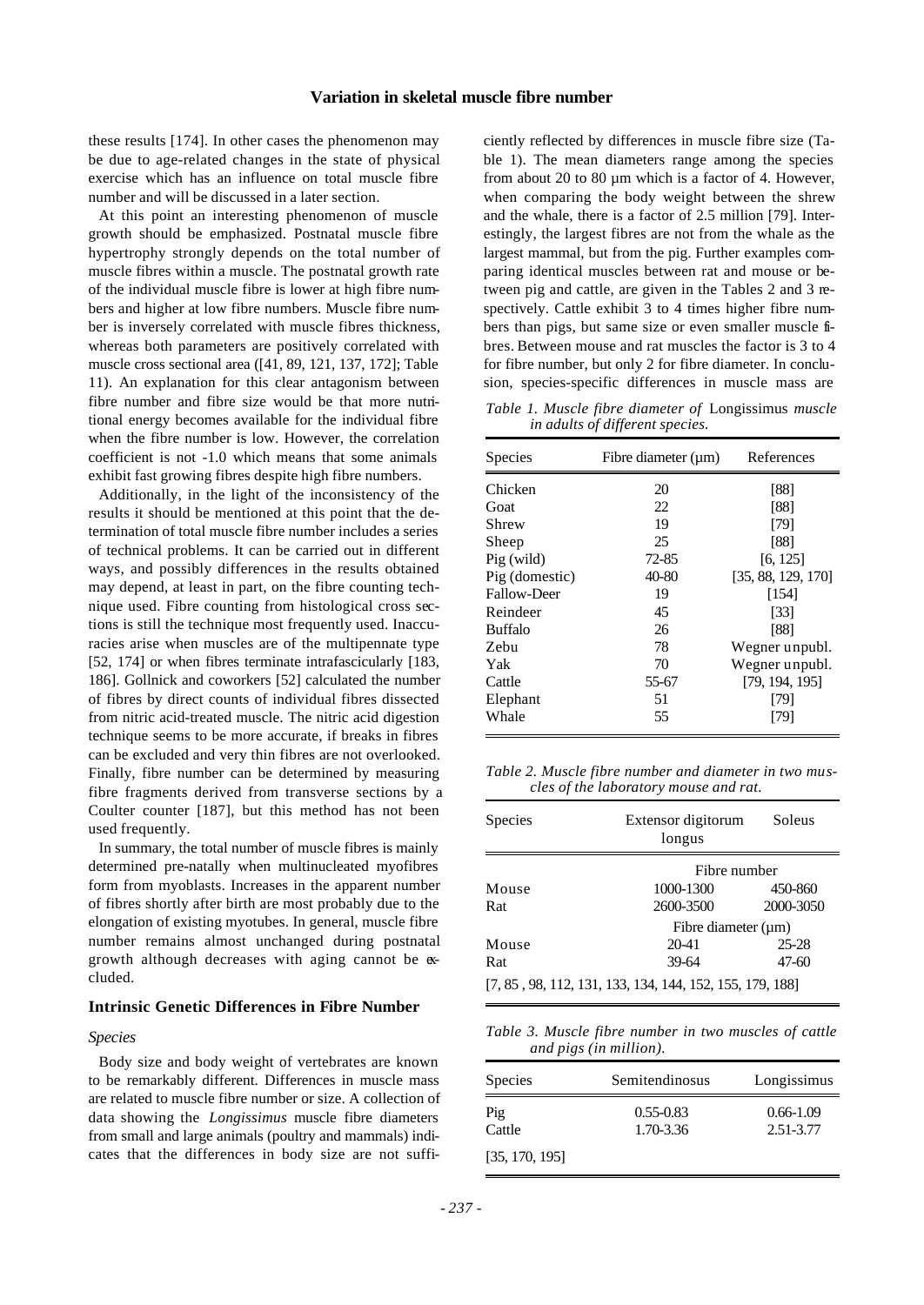primarily due to differences in the total number of muscle fibres. Possibly the evolutionary increase in muscle fibre size is limited by physiological reasons in that normal cell function is maintained only as long as a certain limit in cell size is not overexceeded.

#### *Gender*

Contradictory results have been reported concerning the determination of the number of muscle fibres by gender (Table 4). Sex-related differences in the number of muscle fibres have been reported for rats [81, 144], cattle [124], chickens [142] and humans [65, 116]. In these cases males exhibited higher muscle fibre numbers compared to females. Conversely, no differences were found between male and female rat *Soleus* muscles [32], several mouse muscles [113, 152, 188] dog *Pectineus* muscle [72], pig *Longissimus* muscle [38, 122, 143, 170] and human *Vastus lateralis* muscle [157, 158].

Studies undertaken by Tobin and Joubert [191] **e**vealed that the sex difference in muscle fibre number of rat *Levator ani* muscle is under the control of testosterone during the perinatal period. Testosterone treatment in later postnatal periods is able to increase muscle growth in a direct or indirect manner (for reviews see [44, 168]) by stimulating satellite cell proliferation and muscle protein synthesis [80, 81, 193]. Fibre number is not increased. From this action of testosterone and the knowledge about the events of myogenesis it might be concluded that differences in muscle fiber number between males and females can arise by hormonal action if differences in androgen hormones are sufficiently high during the period of prenatal fibre formation. With regard to early postnatal increases in fibre number, which were discussed above, it is possible that testosterone may stimulate the longitudinal growth of existing myofibers and in this way increase the fibre number per muscle cross section. Additionally, differences in fibre number have been related to different physical activity between male and female muscles [65]. The influences of physical activity on muscle fibre number are described below.

In conclusion, a number of differences in the total number of muscle fibres seems to exist between female and male muscles in that male muscles exhibit higher fibre numbers than female muscles. However, to what extent these differences are due to hormonal actions, to different patterns of activity and/or to other factors remains unclear.

# **Effects of Genetic Selection on Muscle Fibre Number**

#### *Genetic variability/heritability*

Whether and to what extent a biological trait is heritable and changeable by selection largely depends on its genetic variability, its heritability and its genetic correlation to the criteria used in selection. As shown in Table 5 about half (mouse) or two thirds (pig) of the phenotypic variation in muscle fibre number is due to genetic origin. This proportion is relatively high as compared to performance traits commonly used in selection of farm animals. The coefficients of heritability estimated for muscle fibre number (Table 6) ranged from 0.12 to 0.88, most lying between 0.2 and 0.5. These results demo nstrate that muscle fibre number is not exclusively determined genetically as has been previously presumed owing to its relative constance during postnatal life. Maternal influence on fibre number has been reported to be about 17% of the phenotypic variance for mouse *Extensor digitorum longus* muscle [135].

#### *Correlated responses to growth selection*

Differences in muscle mass obtained by breeding and selection are due to changes in both muscle fibre number and muscle fibre size. This can be concluded from a series of selection experiments for large body size or rapid growth rate with several species including mouse [1, 16, 61, 96, 126, 133, 141, 179, 189], pig [198, 199], chicken [2, 107, 146, 147, 165], quail [46] and turkey [23].

The influence of growth selection on muscle fibre number is also apparent from differences between ani-

| Species | Muscle                                    | Effect        | References          |
|---------|-------------------------------------------|---------------|---------------------|
| Mouse   | Soleus, Tibialis anterior, Biceps brachii |               |                     |
|         | Extensor digitorum longus,                |               |                     |
|         | <i><u><b>Sternomastoideus</b></u></i>     | None          | [113, 152, 188]     |
| Rat     | Soleus                                    | None          | $[32]$              |
|         | Extensor digitorum longus, Levator ani    | male > female | [81, 144]           |
| Chicken | Extensor hallucis longus                  | male > female | [142]               |
| Dog     | Pectineus                                 | None          | [72]                |
| Pig     | Longissimus                               | None          | [38, 122, 143, 170] |
| Cattle  | Longissimus                               | male > female | [124]               |
| Human   | Tibialis anterior                         | male > female | [65]                |
|         | Biceps Brachii                            | male > female | [116]               |
|         | Vastus lateralis                          | None          | [157, 158]          |

*Table 4. The influence of gender on muscle fibre number examined in different species and muscles.*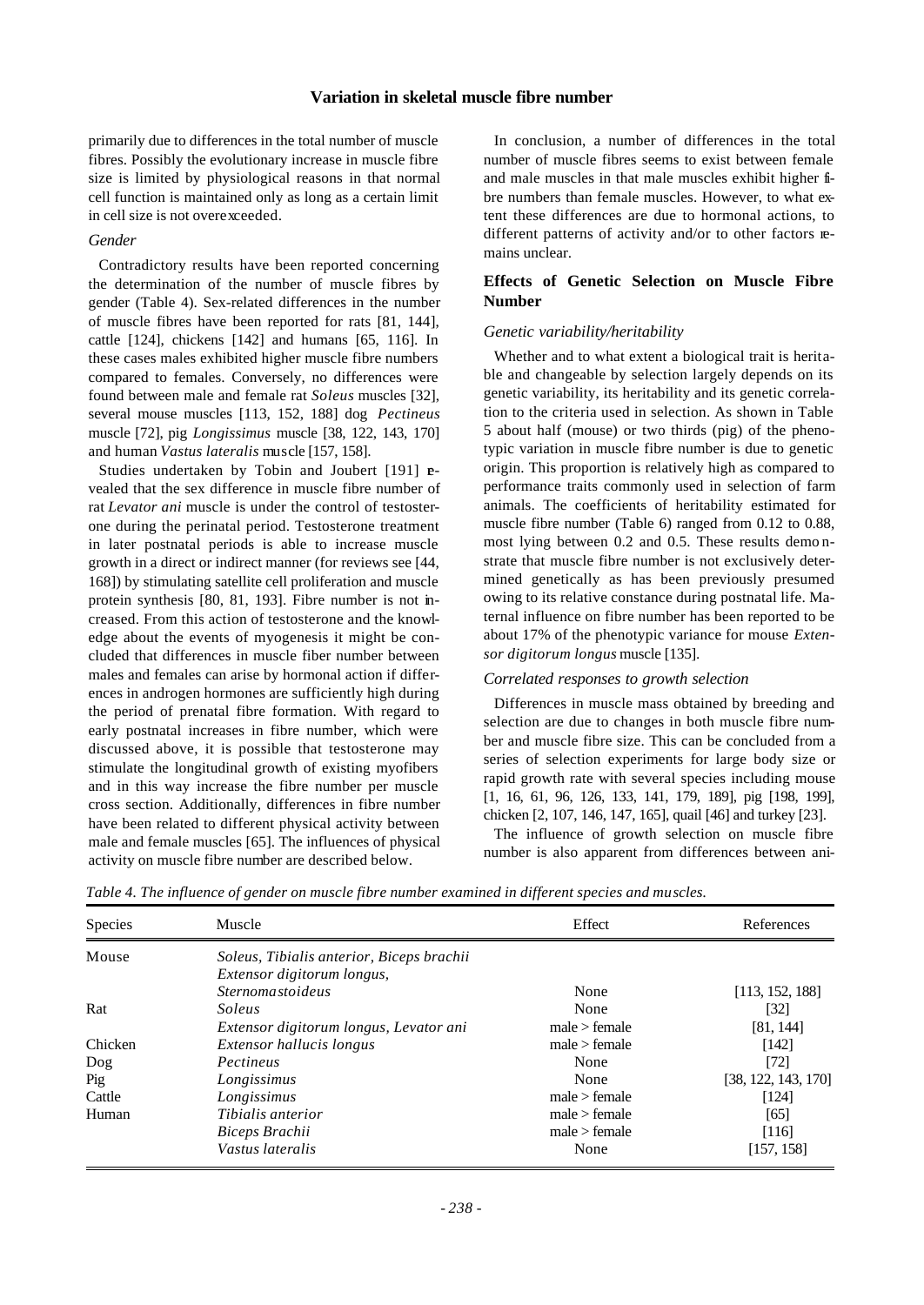| reross secuonal area or alameter).         |              |      |      |            |  |  |
|--------------------------------------------|--------------|------|------|------------|--|--|
| Species/ <i>Muscle</i>                     | Fibre number |      |      | Fibre size |  |  |
|                                            | Sp           | Sg   | Sp   | Sg         |  |  |
| Mouse/ <i>Extensor</i><br>digitorum longus | 18.9         | 9.3  | 17.8 | 8.2        |  |  |
| Pig/Longissimus                            | 25.9         | 17.1 | 13.6 | 7.6        |  |  |
| [37, 135]                                  |              |      |      |            |  |  |

*Table 5. Phenotypic and genetic standard deviation (Sp, Sg, %) of muscle fibre number and size (cross sectional area or diameter).*

mals of different genetic breeds or between wild and domestic types of the same species. No marked differences in muscle fibre number of *Longissimus* muscle were found between different modern meat type pig breeds and crosses in contrast to the 'older' fatty Saddle Back breed which has lower fibre number ([38, 87]; Table 10). Staun [170] found some differences when comparing several European pig breeds 20 years ago (Table 9). The European domestic pig, which was derived from the European wild pig exhibits larger fibres [6, 43, 196] but also higher numbers of fibres as found for *Semitendinosus* muscle ([43]; Figure 2). Moreover, clear differences in muscle fibre number between Large White and Miniature pigs were reported [177].

Some evidence exists that selection for growth rate or body size increases both muscle fibre number and size, whereas selection for protein and muscle mass as carried out in modern breeding programs mainly increases mu scle fibre size. Selection for growth rate leads to increased myoblast or satellite cell proliferation rates. More muscle fibres are formed and no changes in muscle DNA/protein ratio occur [15, 16, 18, 46, 99, 126]. The results suggest that differences in muscle fibre hyperplasia in response to selection for growth were primarily due to differences in myoblast proliferation rates. In con-

Total muscle fibre number (in thousand) 1000 800 600 400 200  $\overline{0}$  $\overline{7}$ Age (weeks) 20 **III** Domestic pig Wild pig

*Figure 2. Muscle fibre number per* Semitendinosus *muscle cross section in domestic pigs and in wild type pigs kept under almost identical conditions until 7 or 20 weeks of age (LSMeans, SE; [43]).*

trast, for modern meat type chicken [77, 86, 105], pigs selected for meat content [115] or for mice selected longterm for protein content [133] decreased muscle DNA/protein or nuclear/cytoplasm ratios have been reported.

There are suggestions that the extent of hypertrophic and/or proliferative response depends on how the applied selection leads to changes in the hormonal system, especially in the growth hormone/IGF-I axis. IGF-I is an important growth factor which stimulates myoblast and satellite cell proliferation [45, 197]. Plasma levels of growth hormone and/or IGF-I were significantly changed in response to growth selection in mice [104, 109, 156]. Differences in body weight of GH transgenic mice, specifically offspring of a hemizygous transgenic sire and a non-transgenic dam, could be explained mainly by differences in muscle fibre number [67]. The plasma of highly growth selected mice without increased fat deposition contained significantly elevated levels of IGF-I,

|  |  | Table 6. Coefficients of heritability $(h^2)$ for muscle structure traits. |  |
|--|--|----------------------------------------------------------------------------|--|
|  |  |                                                                            |  |

| Species<br>Muscle                                                                             | Fibre number | Fibre size<br>(area or diameter) | References |
|-----------------------------------------------------------------------------------------------|--------------|----------------------------------|------------|
| Mouse                                                                                         |              |                                  |            |
| Extensor digitorum longus                                                                     | $.23 - .24$  | $.16 - .21$                      | [135]      |
| Soleus                                                                                        | $.44 - .68$  | .07                              | [113]      |
| Chicken                                                                                       |              |                                  |            |
| Pectoralis superficialis                                                                      | $.12 - .49$  | $.00 - .26$                      | [95]       |
| Pig                                                                                           |              |                                  |            |
| Longissimus                                                                                   | $.66 - .88$  | $.17 - .31$                      | [171]      |
|                                                                                               | $.43 - .48$  | $.30 - .50$                      | $[172]$    |
|                                                                                               | $.28 - .41$  | $.22 - .34$                      | [42, 26]   |
|                                                                                               | .22          | .34                              | [89]       |
| Cattle                                                                                        |              |                                  |            |
| Longissimus                                                                                   | .35          | .74                              | $[121]$    |
| Ranges arise from the application of different methods to estimate heritability coefficients. |              |                                  |            |

Ranges arise from the application of different methods to estimate heritability coefficients.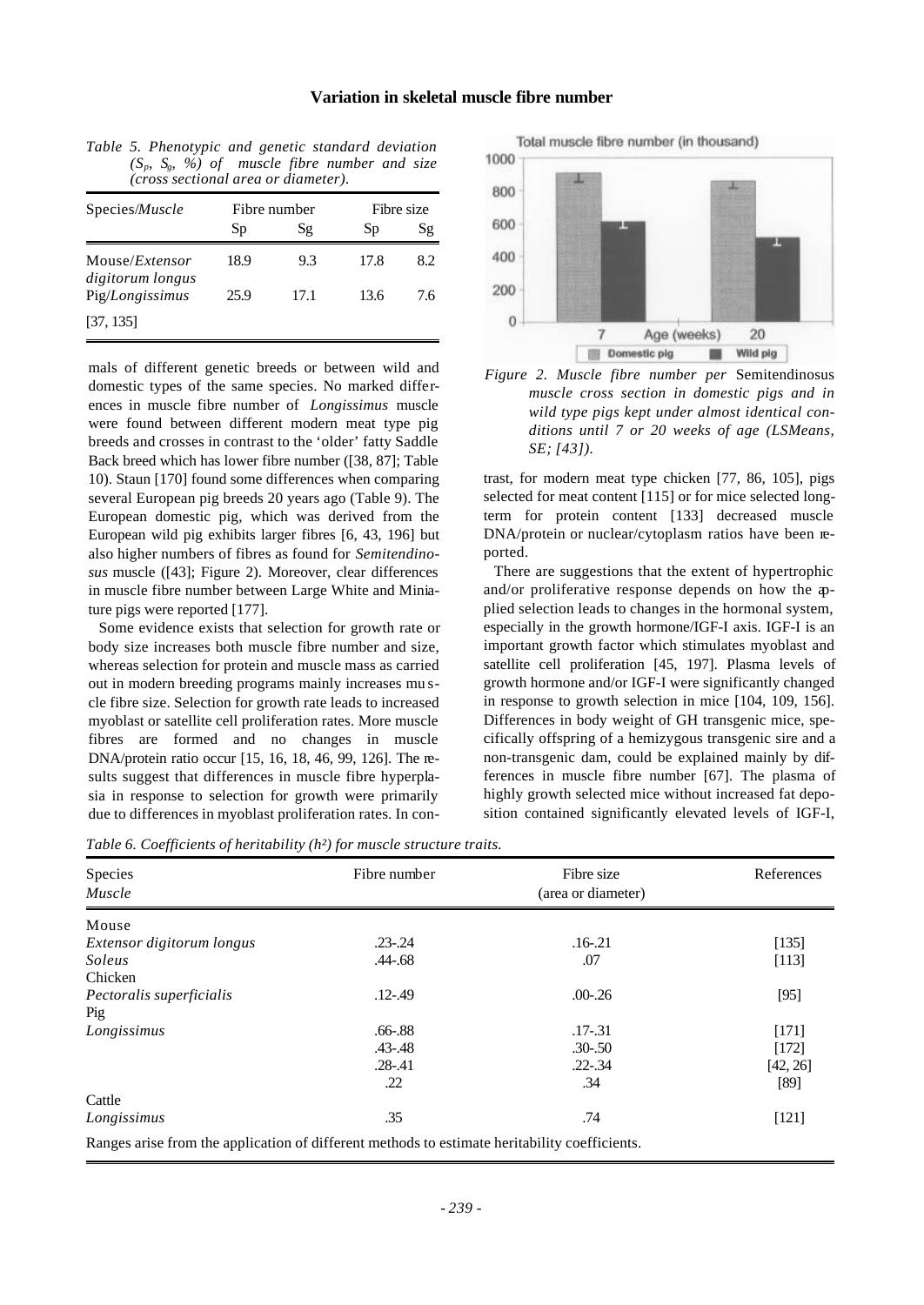whereas GH levels were actually decreased [104]. Both plasma growth hormone *and* IGF-1 concentrations were not higher in broiler chickens highly selected for muscle mass compared to slow growing Bantam chickens [105].

#### *Double muscling in cattle*

The condition of double muscling (DM) in Belgian Blue and Piedmontese cattle is a particular case of  $\alpha$ cessive muscle fibre formation (hyperplasia). Skeletal muscles of DM cattle contain almost double the number of fibres than those of other cattle breeds whereas no obvious differences are apparent in muscle fibre thickness ([69, 123, 195]; Tables 7 and 8). The increase in muscle fibre number is associated with increases in mu scle mass by 20% and upwards [164, 195]. Prenatal studies with DM cattle suggest that the higher number of muscle fibres is a consequence of delayed differentiation and extended myoblast proliferation [127]. The double muscled phenotype arises from mutations in the my ostatin gene [56, 82, 103]. Myostatin is a growth and differentiating factor (GDF-8) that belongs to the transforming growth factor-beta (TGF-ß) superfamily and has been identified as an important negative regulator of muscle development in a mouse model of gene deletion [102]. In Belgian Blue cattle an eleven base pair deletion in the coding region of the myostatin gene prevents the expression of the myostatin protein, whereas Piedmo ntese cattle have a G to A transition in the same region [56, 82, 103]. An autosomal recessive inheritance has been suggested for the DM condition [56]. The detailed physiological mechanisms by which myostatin affects muscle development remain to be investigated.

#### *Practical importance in animal breeding*

From genetic correlation coefficients and results of selection experiments it has been concluded that selection for high fibre numbers at moderate fibre size are most advantageous in achieving both high meat content and good meat quality. When increases in fibre size are overemphasized in response to selection this seems to reduce the capacity of the fibres to adapt to activityinduced demands which in turn is associated with stress-susceptibility and poor meat quality in modern meat type pig breeds [21, 39, 40, 41, 48, 93, 199]. Moreover, it can also be demonstrated by simulated selection with mouse and pig data that if muscle structure traits were included in selection indices, selection responses in commonly used traits could be markedly improved [26, 134].

It should be emphasized in this regard that the phenotypic antagonism between fibre size and number mentioned above is based on genetic background (Table 11). The genetic correlation coefficients between fibre size and number estimated for mouse, chicken and pig were found to range from -0.4 to -0.8. Consequently, selection of animals with high muscle mass realized mainly by large fibres will in turn produce offspring with low fibre number. That it is possible to produce more meat by high muscle fibre numbers has been shown by a selection experiment with pigs [198]. Divergent selection on high or low muscle fibre diameter in *Longissimus* muscle, but each of them connected with low backfat/muscle ratio, increased muscle thickness in equal terms but produced meat of extremely different structure and quality (Table 12). The latter was poor in the high line and good in the low line and the proportion of stress-susceptible (MHS-positive) pigs was zero in the low line. Lengerken and coworkers [93] investigated the relationship between muscle fibre number and pH value of pig *Longissimus* muscle and meat percentage after slaughter. They were able to demonstrate that there is a range of optimum muscle fibre number which guarantees both high meat percentage and good meat quality. Those animals should be preferentially chosen for selection.

The discussed relation between fibre number, fibre size and fibre metabolism is obvious in pigs, but not in cattle. No correlations between fibre characteristics and meat quality traits were found in normal cattle breeds (e.g. [195]). However, double-muscled cattle exhibit paler meat and higher proportions of glycolytic fibres despite higher fibre numbers and same fibre size compared to other cattle breeds (e.g. [195]) suggesting that fibre size and fibre metabolism may be also independently related to ultimate meat quality.

To summarize the effects of genetic selection differences in muscle mass are due to changes in both muscle fibre number and muscle fibre size. The genetic background of the different selection responses in relation to

*Table 7. Muscle fibre number (LSMean±SD, in million) in* Semitendinosus *muscle of different cattle breeds kept under almost identical conditions [195].*

|                   | Age (month)                  |                                                                                                                |                              |
|-------------------|------------------------------|----------------------------------------------------------------------------------------------------------------|------------------------------|
| Cattle breed      | っ                            |                                                                                                                | 18                           |
| Galloway          | $1.56 \pm 0.31^{\rm A}$      | $1.89 + 0.24$ <sup>A</sup>                                                                                     | $1.73 \pm 0.40^{\rm A}$      |
| German Angus      | $1.85 \pm 0.42^{\rm A}$      | $1.66 \pm 0.35$ <sup>A</sup>                                                                                   | $1.84 \pm 0.29$ <sup>A</sup> |
| Holstein Friesian | $1.68 \pm 0.38$ <sup>A</sup> | $1.82 + 0.52^{\text{A}}$                                                                                       | $2.00+0.41^{\rm A}$          |
| Belgian Blue      | $3.55 \pm 1.18^{\rm B}$      | $3.06 \pm 0.83^{\rm B}$                                                                                        | $3.46 \pm 0.67^{\rm B}$      |
|                   |                              | Significant differences between broads indicated by different letters $(D \ge 0.05)$ , $n = 5$ to 12 per group |                              |

Significant differences between breeds indicated by different letters  $(P < 0.05)$ , n = 5 to 12 per group.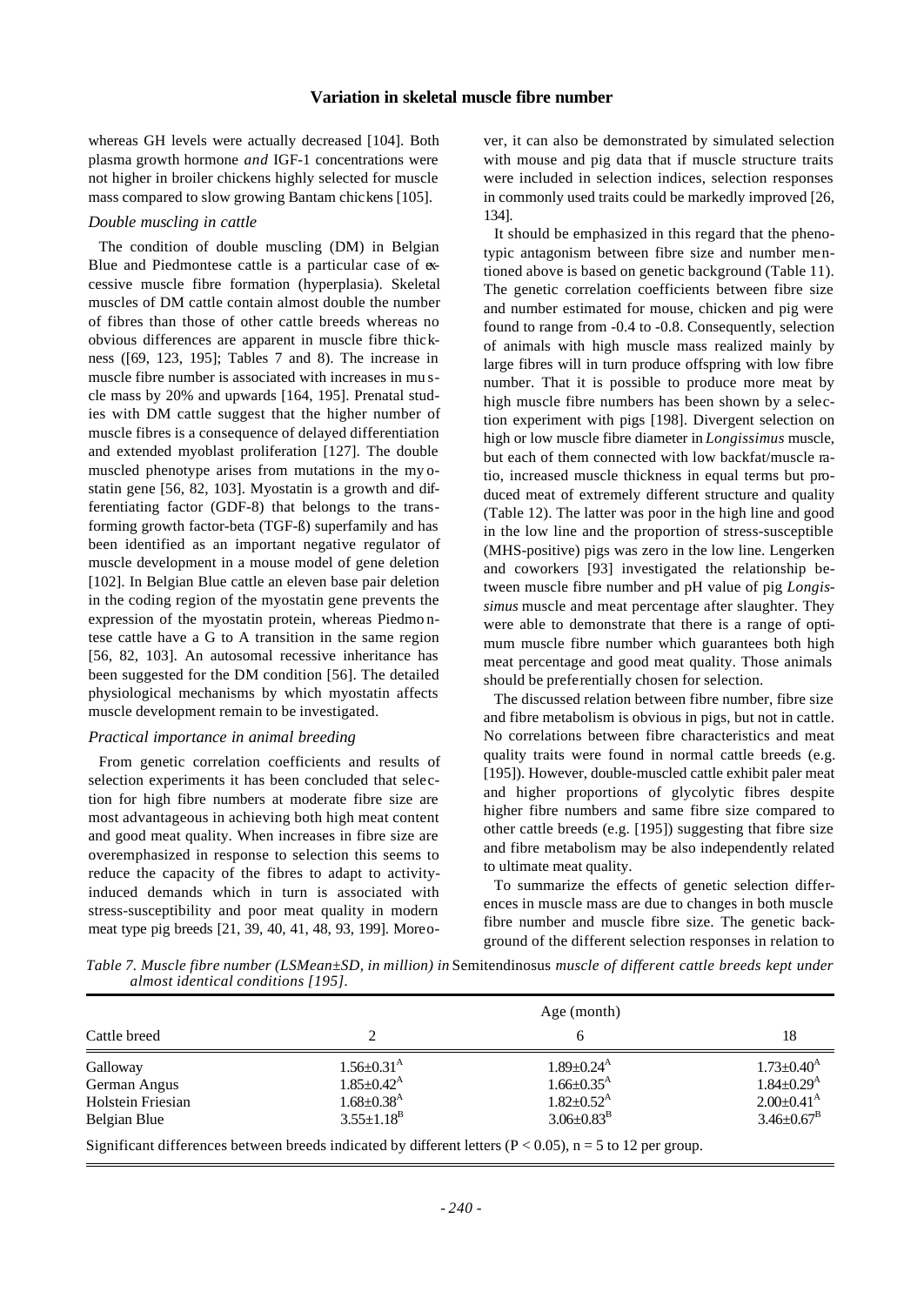| in bulls of different cattle breeds [121]. |                              |                             |  |  |
|--------------------------------------------|------------------------------|-----------------------------|--|--|
| Cattle breed                               | Fibre number<br>(in million) | Fibre diameter<br>$(\mu m)$ |  |  |
| <b>Brown</b>                               | 2.0147                       | 62.1                        |  |  |
| Light spotted                              |                              |                             |  |  |
| A                                          | 2.4236                       | 52.4                        |  |  |
| $B^*$                                      | 1.7933                       | 67.5                        |  |  |
| <b>Black Pied</b>                          | 2.0580                       | 62.2                        |  |  |
| Charolais                                  | 2.5314                       | 58.2                        |  |  |

*Table 8. Fibre number and size in* Longissimus *muscle*

\* contains a high portion of the Pinzgauer genotype.

*Table 9. Muscle fibre number and diameter (Means) in* Longissimus *muscle of different pig breeds [170].*

| Pig breed              | (in million) | Fibre number Fibre diameter<br>$(\mu m)$ |
|------------------------|--------------|------------------------------------------|
| Piétrain               | 1.022        | 70.7                                     |
| Danish Landrace        | 1.056        | 64.4                                     |
| Duroc                  | 0.730        | 68.3                                     |
| Yorkshire              | 0.768        | 76.2                                     |
| Deutsches Edelschwein  | 0.738        | 77.6                                     |
| Veredeltes Landschwein | 0.904        | 77.4                                     |

*Table 10. Muscle fibre number and diameter (Mean±SD) in* Longissimus *muscle of different pig breeds (Fiedler 1988, unpublished, and [87]).*

| Pig breed $(n)$          | (in million)      | Fibre number Fibre diameter<br>$(\mu m)$ |
|--------------------------|-------------------|------------------------------------------|
| German Landrace (694)    | $1.041 + 0.280$   | $68.9 + 9.5$                             |
| German Large White (137) | $1.016 \pm 0.251$ | $70.0 + 8.4$                             |
| Leicoma (1052)           | $1.061 + 0.275$   | $68.6 + 9.4$                             |
| Schwerfurter (77)        | $1.109 + 0.309$   | $68.9 + 10.7$                            |
| Piétrain (26)            | $1.107 \pm 0.178$ | $71.3 \pm 8.8$                           |
| Saddle Back (17)         | $0.909 + 0.178$   | $67.1 + 7.8$                             |

gated. One-sided increases in muscle fibre size are to be expected when using selection programs which are preferentially directed to increases in muscle mass. Genetic variability and heritability are sufficiently high to use muscle fibre number and muscle fibre size as criteria in selection. From genetic correlations and correlated **re**sponses of selection it is concluded that both muscle mass and meat quality/stress adaptability could be significantly improved when considering muscle structure traits in pig breeding.

# **Environmental Influences on Muscle Fibre Number**

#### *Postnatal nutrition*

Adequate nutrition is essential for normal skeletal muscle growth. Malnutrition during postnatal growth reduces body weight and skeletal muscle weight. Feed restriction both in quantity and in quality (protein deficient diets) has been reported to lead to decreases in muscle fibre diameters in mice [50, 131], rat [59, 62, 91, 100, 155, 185], hamster [50, 64], rabbit [64], pig [36, 101, 172, 178], sheep [78], cattle [11], rhesus monkey [25] and human [22, 108]. The decreases in muscle fibre size are accompanied by a reduction in muscle nuclear number or DNA content with increased DNA/protein or nuclear cytoplasm ratios [49, 110, 150, 155, 178, 182, 185].

With regard to changes in muscle fibre number in response to postnatal dietary restriction contradictory results have been reported. Fibre numbers were not influenced by postnatal malnutrition in post-weaning mice [50, 131, 150, 131] and rats [7, 49, 125, 155, 185], in pigs [172, 178] and human [22, 62, 108]. An example of  $r =$ sponses of muscle fibre size and number is given in Figure 3.

Lower fibre numbers were found in different muscles of hamsters and rats, but not in rabbits and guinea pigs in response to temporary postnatal starvation [63, 64]. Lower fibre numbers were also counted in muscles from weanling rats which were fed for 9 days at 25% volun-

*Table 11. Phenotypic and genetic correlation coefficients (* $r_p$ *,*  $r_q$ *) between fibre number, fibre size (area or diameter) and muscle cross sectional area (MCA).*

| Trait pair            | <b>Species</b> | $r_{\rm P}$ | $r_{G}$     | References |
|-----------------------|----------------|-------------|-------------|------------|
| Fibre number / MCA    | Mouse          | $+0.4/+0.5$ | $+1.1$      | [135]      |
|                       | Chicken        | $+0.3$      | $+0.7$      | [95]       |
|                       | Pig            | $+0.3/+0.5$ | $+0.4/+0.7$ | [41, 172]  |
| Fibre thickness / MCA | Mouse          | $+0.6$      | $+0.5$      | $[135]$    |
|                       | Chicken        | $+0.5$      | $+0.7$      | $[95]$     |
|                       | Pig            | $0/+0.3$    | $0/+0.5$    | [41, 172]  |
| Fibre number /        | Mouse          | $-0.3/-0.6$ | $-0.4$      | [135]      |
| Fibre thickness       | Chicken        | $-0.4$      | $-0.4$      | [95]       |
|                       | Pig            | $-0.8$      | $-0.7/-0.8$ | [41, 172]  |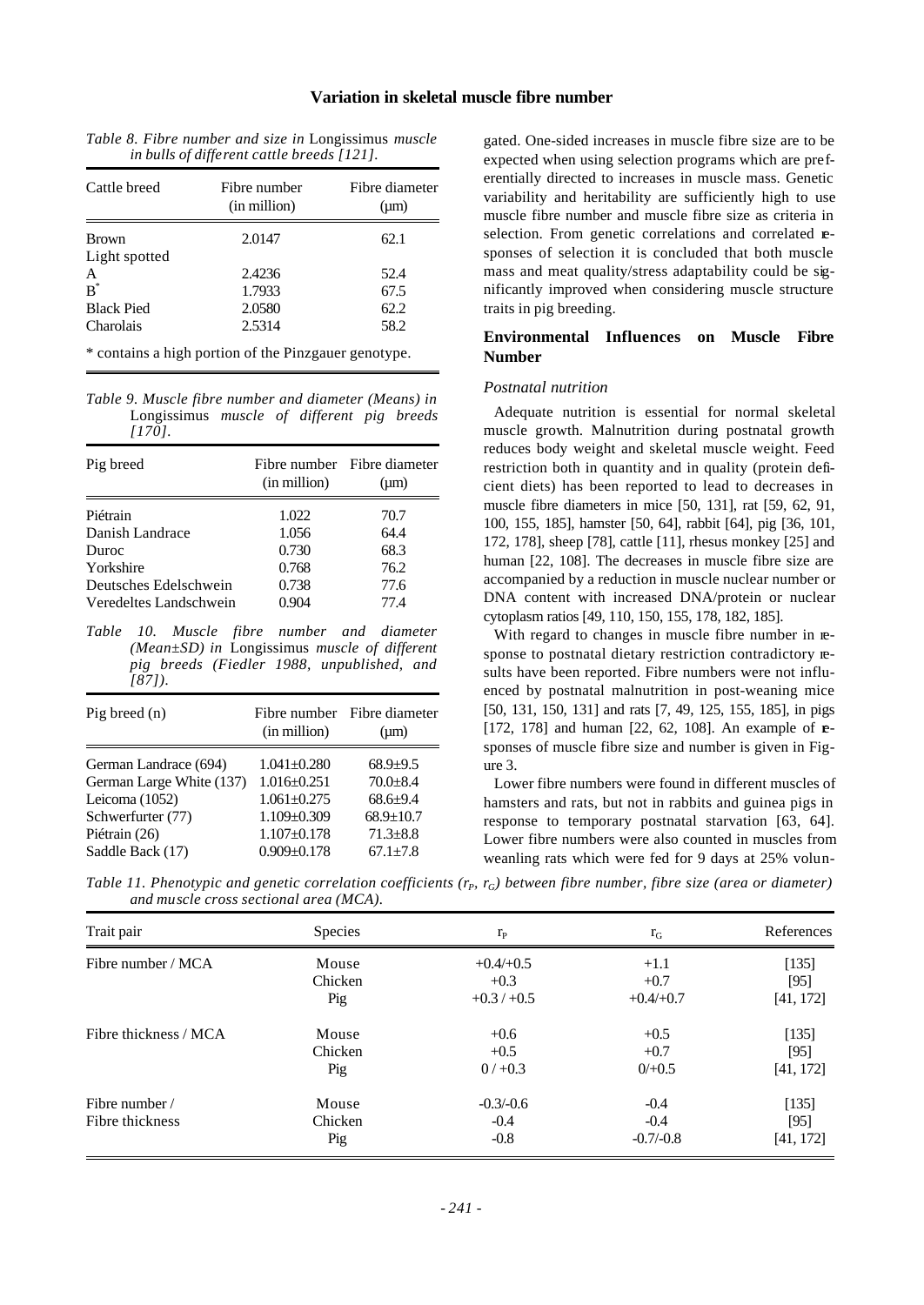| Table 12. Results of a four-generations divergent selec- |
|----------------------------------------------------------|
| tion on high and low Longissimus muscle fibre            |
| diameter together with low backfat/muscle ratio          |
| in German Landrace pigs [198].                           |

| Trait                       | High | Low     | Difference<br>$(n = 31)$ $(n = 68)$ Low/High $(\%)$ |
|-----------------------------|------|---------|-----------------------------------------------------|
| Muscle thickness<br>(mm)    | 49.3 | 49.4    | 0                                                   |
| Fibre diameter<br>$(\mu m)$ | 90.0 | $81.6*$ | 91                                                  |
| Fibre number index $310$    |      | 379*    | 122.                                                |

\* significant differences at  $P < 0.05$ ;  $\textdegree$  calculated from ultrasound measured muscle thickness and fibre number per unit area in muscle biopsy sections

tary intake [91]. Ihemelandu [73] reported lower fibre numbers in mouse *Soleus* muscle after feeding protein deficient diet to the mothers during suckling and subsequently to the young after weaning up to 9 weeks of age. Fibre number was also decreased when rats were undernourished throughout gestation *and* lactation at about 50% of feed intake of the dams [7]. In contrast, Glore and Layman [49] did not find any decrease in *Soleus* or *EDL* muscle fibre number at the same level of restriction when the periods of gestation and lactation were studied separately. Moreover, there were no differences in muscle fibre number when mice were raised in litters of different size as 4, 8 and 12 [131, 188], although clear differences in growth rate were achieved by this method.

# *Prenatal nutrition*

Prenatal undernutrition in pigs has been shown to be related to lower muscle fibre numbers and myonuclear numbers or DNA content as evidenced by the comparison of small with large weight piglets (e.g. [60, 200, 201]). Also experimentally induced undernutrition during pregnancy has been reported to decrease muscle fibre



*Figure 3.* Extensor digitorum longus *muscle characteristics of laboratory mice in response to postweaning quantitative feed restriction (Means, SD; [131]).*

number and/or myonuclear number in rats (e.g. [49]), in guinea pigs (e.g. [27, 29]) and in pigs [148]. The lasting negative effect of prenatal undernutrition on postnatal growth is commonly recognized (e.g. [128]). Doubling of maternal feed intake of sows during gestation tended to increase *Semitendinosus* muscle fibre number and lead to narrowing in the distribution of fibre number [31]. The offspring showed higher average daily gains and higher gain/feed ratios from days 70 to 130 of age. Mechanisms responsible for the influence of maternal nutrition on fetal myogenesis may involve alteration in IGF levels [30] or in placental morphology and efficiency [28].

In summary, whether postnatal malnutrition is able to induce muscle fibre loss seems to depend both on the intensity and on the time period (developmental stage and duration) of dietary restriction. Only severe restriction (starvation, 75% restriction) seems to cause fibre loss, whereas moderate undernutrition exclusively affects fibre hypertrophy by means of reduced nuclear and protein accumulation. However, it seems to be important in mice and rats, whether the lactational period is included into longer periods of undernutrition. Probably, the elongation of existing myotubes which leads to an increase of apparent fibre number during early postnatal growth in mice [119, 120] cannot be completed when the animals are undernourished during early postnatal life. From studies with fetal sheep Swatland and Cassens [184] concluded that lower fibre numbers will result when the longitudinal growth of intrafascicularly terminating fibres is inhibited by undernutrition during late gestation. The prenatal period of muscle development is much more sensitive to nutritional deficiencies, because this period includes muscle fibre formation. Maternal nutrition and/or nutrient availability seem to be key factors in the regulation of myogenesis.

#### *Physical activity*

It seems to be important to what extent environmental conditions allow or force physical exercise, because the individual state of physical activity has to be considered as a relevant determinant of skeletal muscle structure.

Activity-induced muscle growth is reported to be accompanied by changes in muscle fibre size and number. Daily training for endurance running on a treadmill has been shown to increase fibre number in the cross section of *Plantaris* muscle in guinea pigs after 8 weeks [34] or of *Rectus femoris* muscle in mice after only 3 weeks ([132]; Figure 4). Moreover, in these cases fibre size was significantly reduced compared to untrained controls and no increases in muscle mass were observed.

On the other hand, it has long been recognized that adult skeletal muscle can achieve tremendous increases in size and strength in response to weight-lifting exe rcise. The increase in weight can be produced experimentally by ablation of synergistic muscles, by chronic stretching or by weight lifting. Several studies have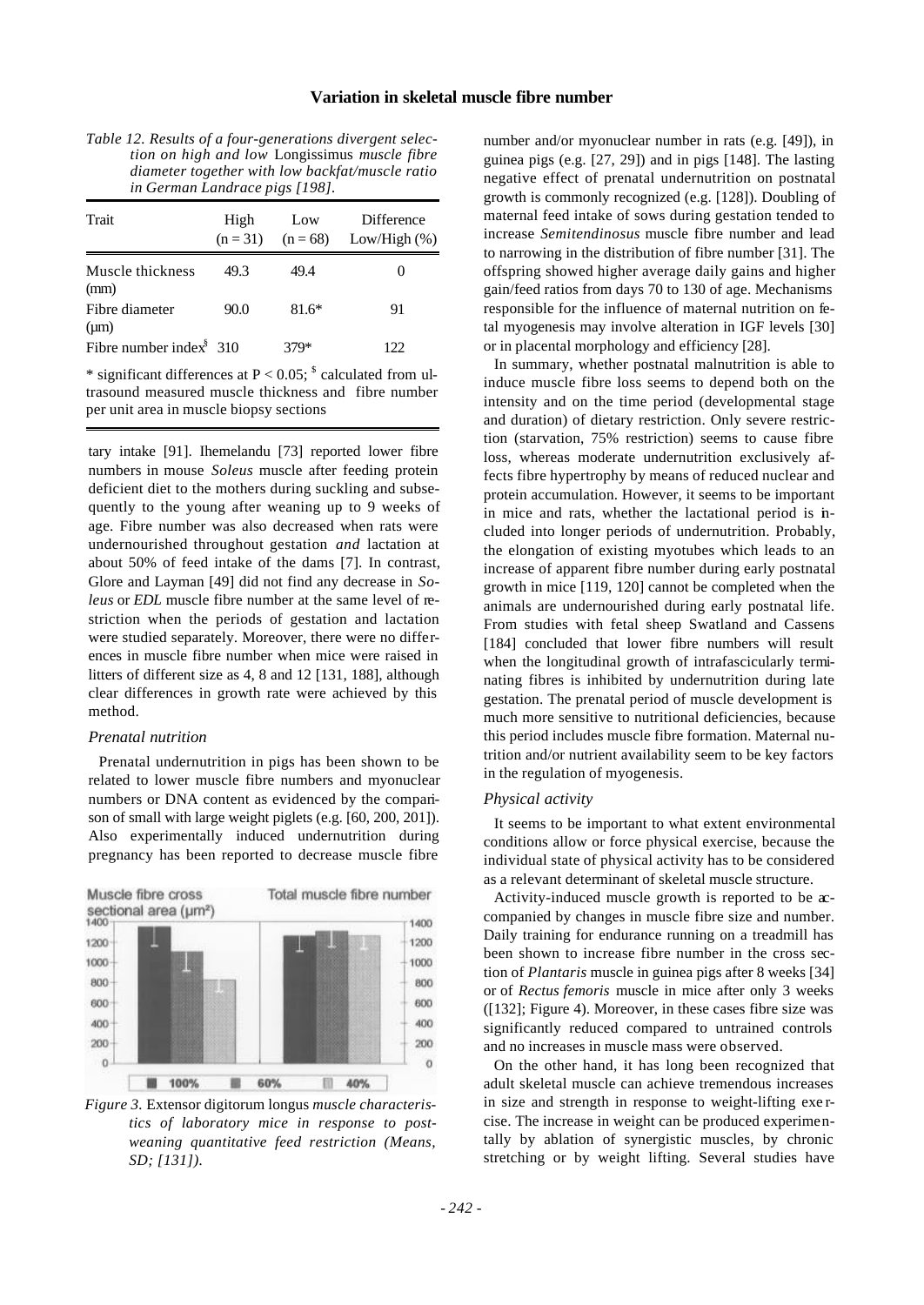

*Figure 4. Muscle fibre number and cross sectional area (Means, SD) in cross sections of* Plantaris *muscle in guinea pigs [34] and of* Rectus femoris *muscle (MRF) in laboratory mice [132] after 8 or 3 weeks of endurance running on a treadmill.*

suggested that compensatory hypertrophy [71, 151], tonic stretching [20, 166], and muscle growth induced by weight-lifting exercise [53, 54] may be the result of hypertrophy of existing fibres and/or an increase in fibre number. Table 13 demonstrates the differences in fibre number of ALD muscle in quail in response to stretchoverload [20]. Other studies have demonstrated that increased muscle mass is due primarily to an enlargement of muscle fibres without increases in their number (e.g. [52] in rats)*.* Although for different mo dels of activityinduced muscle growth there is evidence of muscle fibre hyperplasia and hypertrophy or of hypertrophy alone, clearly, skeletal muscle fibres appear to possess the appropriate mechanisms for both responses.

What are the mechanisms which could result in exe rcise-induced increases in muscle fibre number? Severe overloading seems to induce fibre splitting [76, 58, 145]. However, the results support the view that if muscle fibres do undergo longitudinal division this process is of minor importance. According to Gollnick and coworkers [52] and Gonyea and coworkers [54] the number of bifurcated fibres, determined by the nitric acid method of fibre counting, is very low and does not differ significantly between control and overloaded mu scles.

On the other hand, muscle fibre degeneration, necrosis and loss of fibers [66, 75, 94, 132, 160, 161, 162] have been observed in response to overloading (Figure 5).

*Table 13. Effect of 30-days stretch overload of the left wing on* Anterior latissimus dorsi *muscle fibre number in the Japanese quail [20].*

| Group                                                 | n  | Right wing Left wing |                  | Difference, 9 |  |  |
|-------------------------------------------------------|----|----------------------|------------------|---------------|--|--|
| Unweighted control                                    |    |                      |                  |               |  |  |
| Aged                                                  | 3  | $1256 \pm 112$       | $1262 \pm 116$   | $9.8 + 0.1$   |  |  |
| Left wing stretched                                   |    |                      |                  |               |  |  |
| Adult                                                 | 16 | $1248 \pm 34$        | $2013 \pm 142$ * | $59.6 + 9.4$  |  |  |
| Aged                                                  | 16 | $1247 + 44$          | 1858±141*        | $47.2 + 8.1$  |  |  |
| * significantly different to right wing at $P < 0.05$ |    |                      |                  |               |  |  |



*Figure 5. Signs of muscle fibre degeneration in* Rectus femoris *muscle cross section obtained from untrained laboratory mice after running to exhaustion on a treadmill (NADH-tetrazoliumreductase staining).*

Eccentric running, flying or weight overloading produces focal injury of myofibres at multiple levels in the muscle. The damage is expressed by alterations of the morphological structure of the muscle and by an increase of muscle-specific proteins in the blood (e.g. [68, 106]). Satellite cells are activated to proliferate and form new myotubes that regenerate the muscle [5, 24, 74]. By the immunohistochemical detection of nascent fibres in response to overload degeneration or experimentally induced myonecrosis [94, 149] it has been shown that lost fibres can be effectively replaced. The morphology of regeneration in skeletal muscle has been described in detail by Schmalbruch [159]. New fibres may be formed by different cellular mechanisms. The latter study also indicates that fibre splitting results from regeneration and that 'fragments' represent individual fibres which are closely attached because they have developed within the same basal lamina.

It is assumed that the leakage of mitogens contributes to satellite cell stimulation. However, satellite cells are activated all over the muscle in response to exercise [75]. Inoue and coworkers [74] reported that a rapid increase in androgen receptors following electrical stimulation of rat *Gastrocnemius* muscle occurred suggesting that muscle sensitivity to androgen is enhanced and may contribute to muscle hypertrophy. Androgen hormones are known to stimulate satellite cell proliferation (e.g. [80]).

Figure 6 summarizes the events in activity-induced changes in fibre number and fibre size by a simplified hypothetical model. A more detailed model has been presented previously by Taylor and Wilkinson [186].

Spectacular results which suggest an interaction between the effects of genetic selection and physical exe rcise on fibre multiplication were presented by Cherel et al. ([23]; Figure 7). They compared the postnatal devel-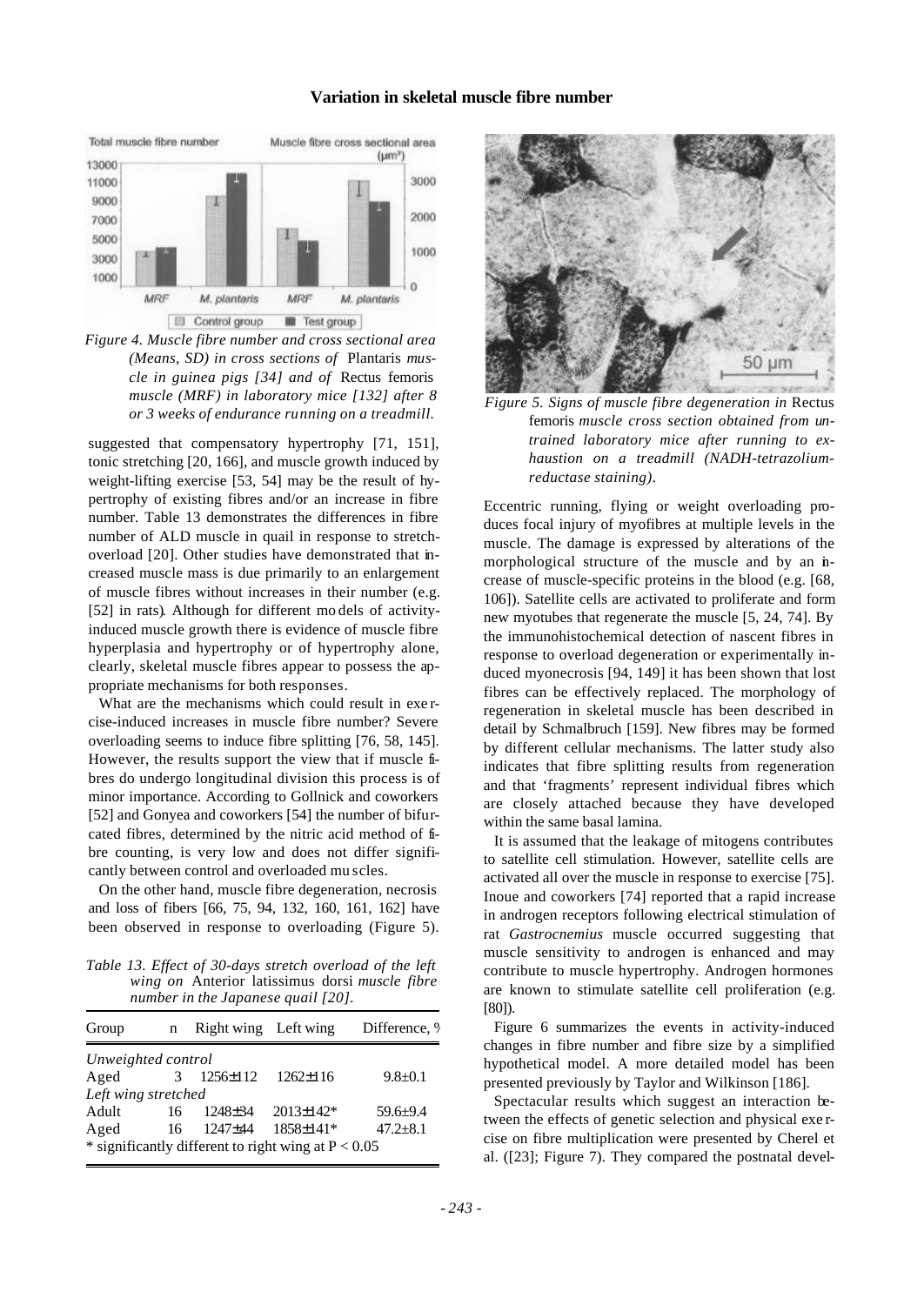

*Figure 6. Hypothetical model for activity-induced increases in muscle fibre number or muscle fibre size.*



*Figure 7. Muscle fibre number in* Anterior latissimus dorsi *muscle cross section in two strains of turkey (Means, SE; [23]).*

opment of *Anterior latissimus dorsi* (ALD) muscle in heavy- and light weight strains of turkeys. Muscle fibre number remained unchanged after hatching in the low line, whereas it increased with age in the high line, selected for weight and muscle mass at 15 weeks of age. Usually differences in muscle fibre number between differently selected lines are apparent at hatching in poultry or by birth in mammals. By morphometric and immunocytochemical analysis it was shown that this increase in fibre number in the high line was due to nascent my ofibres. Possibly the condition of the selection-induced increase in wing weight is comparable to that obtained by the application of weight overload to chicken or quail muscle, which were reported to induce new fibre formation. In this case the higher fibre number in the high line would be a secondary consequence of selection on muscle mass.

Further evidence for the importance of physical activity on fibre hyperplasia and fibre hypertrophy is demo nstrated by immobilization and denervation as experimental negative models in contrast to activity-induced

growth. Immobilization results in a decrease in muscle mass. Immobilization atrophy of muscle is clearly accompanied by decreases in muscle fibre cross sectional area (e.g. [83, 202]). Decreases in fibre number of rat *Soleus* muscle in response to hindlimb immobilization were reported by Booth and Kelso [13] and Oishi and coworkers [117] as shown in Table 14. In contrast, there was no evidence of fibre number decrease in rat *Triceps brachii* muscle [112] or *Soleus* muscle [19] after hindlimb immobilization. Inactivation by denervation of frog *Cutaneous pectoris* muscle clearly lead to a decrease in fibre number [4]. Decreases in fibre size and fibre number seem to be the result of focal degeneration of cell ultrastructure after immobilization and denervation of muscle as shown by Guba and coworkers [57] for the rabbit and by Anzil and Wernig [4] for the frog. In this respect it can be suggested that postnatal decreases in muscle fibre number with age (as mentioned above) at least in part may be related to decreased levels of physical exe rcise.

In summary, the occurrence of muscle fibre hyperplasia differs amongst some experimental models of activityinduced growth. Whether or not fibre hyperplasia  $\infty$ curs may be due to differences in the magnitude and duration of the stimulus on the one hand and to the capacity of the fibres to adapt on the other hand. If new fibre formation is a consequence of preceding fibre degeneration, then an increase in net fibre number by an activity stimulus depends on the extent of both these processes. Skeletal muscle fibres adapt to an activity stimulus when an alteration in the normal level of activity is of sufficient magnitude and duration to exceed an adaptive threshold which depends on the pre-existing capacity of a muscle fibre. This capacity is important for determining whether a muscle responds with fibre hypertrophy or fibre hyperplasia. In contrast to activity induced muscle growth, chronic disuse of muscle causes muscle atrophy associated with reductions in fibre size and number.

#### *Growth promoters*

Growth is known to be regulated substantially by the neuro-endocrine system as well as paracrine and autocrine actions of hormones and growth factors, and the influence of environmental stimuli on the individual are widely mediated by the induction of hormonal actions. This has lead to a series of attempts to modify animal growth by administrating hormones or hormonal factors.

*Table 14. Fibre number of the* Soleus *muscle from control and immobilized limbs in rats [117].*

| Trait                                                | Control          | Immobilized       |
|------------------------------------------------------|------------------|-------------------|
| Body weight $(g)$                                    | $362.7 \pm 37.0$ |                   |
| Muscle weight (mg)                                   | $152.8 \pm 16.1$ | $83.8 \pm 20.8^*$ |
| Total fibre number                                   | $2903 \pm 115$   | $2504\pm236*$     |
| * significantly different to control at $P < 0.01$ . |                  |                   |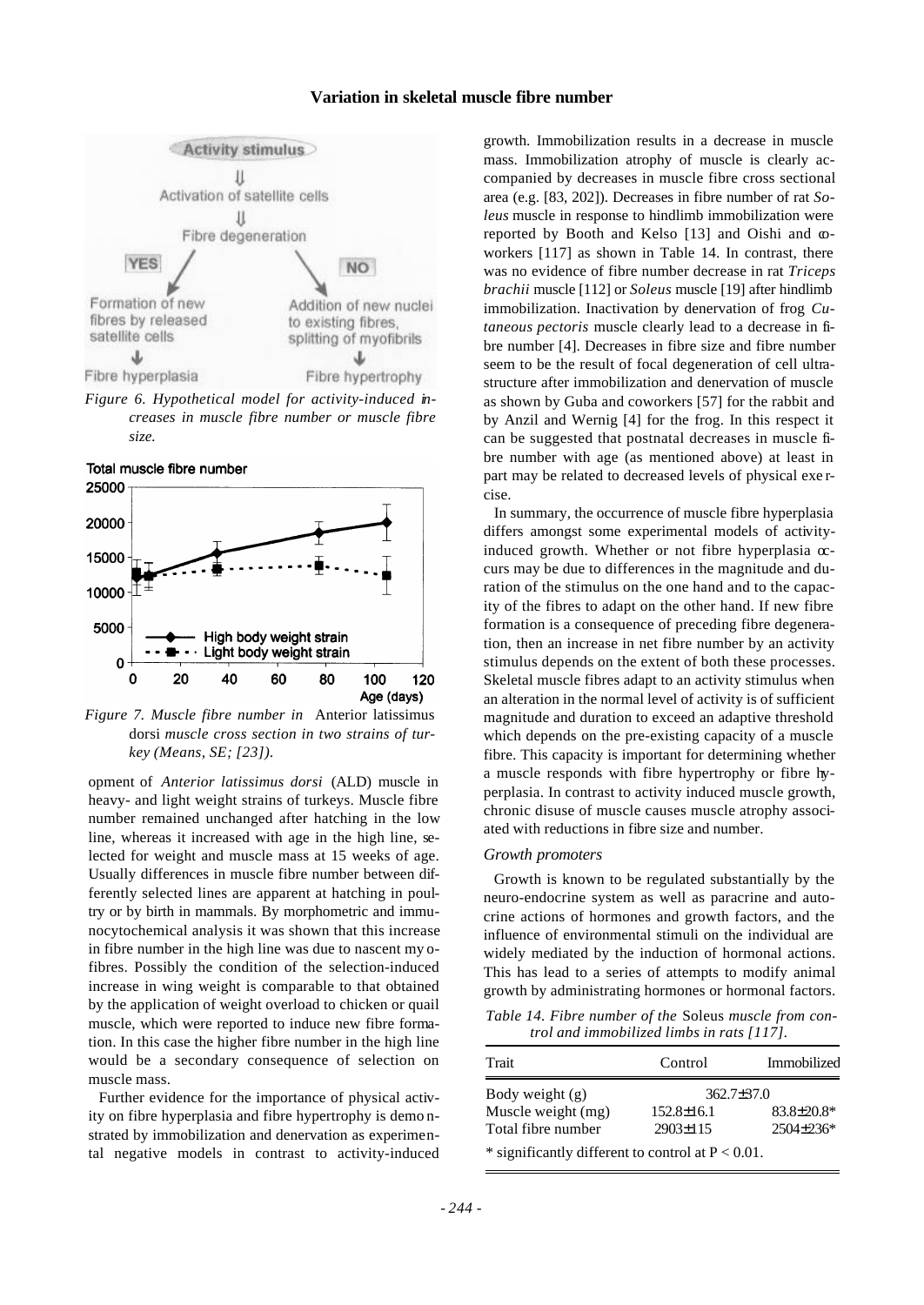However, there is only limited information on the influences on skeletal muscle structure, especially muscle fibre number. In this regard growth hormone and betaadrenergic agonists are the two most studied growth promoting substances.

Postnatal application of growth hormone (GH) clearly stimulates muscle fibre growth as has been shown in different species [8, 10, 92, 118, 136, 140, 167, 192]. Mainly acting via IGF-I, growth hormone is able to stimulate both satellite cell proliferation and protein synthesis in muscle. Little information is available about postnatal GH action on muscle fibre number. In two experiments with pigs it was found that porcine somatotropin (pST) treatment did not significantly change the apparent muscle fibre number in *Longissimus* muscle calculated from fibre number per unit area and muscle cross sectional area ([136, 143]; Table 15). Somewhat lower fibre numbers in *Soleus* and *Biceps brachii* muscles have been found in mice with pituitary dwarfism as compared to their phenotypically normal litter mates [175], suggesting that prenatal or early postnatal fibre formation in the mouse may be under the control of growth hormone. This idea is also supported by the results obtained with GH transgenic mice reported by Hikida and coworkers [67]. Furthermore, it cannot be excluded that GH contributes to new fibre formation by stimulation of satellite cell proliferation in regenerating muscle. Ullman and Oldfors [192] showed that rat muscles recovered much faster when the animals received daily injections of recomb inant human GH after experimentally induced ischaemic necrosis or degeneration.

Growth-promoting effects on muscle by stimulating fibre growth are also known to be exerted by betaadrenergic agonists [9, 85, 98, 153, 194]. Muscle fibre hypertrophy seems to be achieved mainly by reduction of proteolytic activity after long-term application. There is also some evidence for increases in protein synthesis as a short-term response to beta-adrenergic agonists. However, beta-adrenergic agonists do not stimulate satellite cell proliferation (except ractopamine; [55]) as has been shown for growth hormone. Consistent with GH action the number of muscle fibres was not increased in

*Table 15. Total muscle fibre number index\* (Means±SD, in thousand) of* Longissimus *muscle in response to 70 days porcine somatotropin (pST)-treatment in German Landrace pigs [143].*

| <b>Sex</b>   | Control           | $2 \text{ mg }$ pST/d | $4 \text{ mg }$ pST/d |
|--------------|-------------------|-----------------------|-----------------------|
| Gilts        | 471.0±112.6       | 523.7±181.9           | $486.7 \pm 117.0$     |
| Castrates    | 513.8±117.6       | 483.3±121.3           | 478.2±124.7           |
| <b>Boars</b> | $446.1 \pm 104.5$ | 434.3±108.9           | $478.7 \pm 163.0$     |

\* calculated from loin muscle area at slaughter ( $\approx 200$  d of age) and fibre number per mm² in muscle biopsy sections at the final biopsy term (about 185 d of age).

response to clenbuterol in rats [98, 144] and in broiler chickens [142].

Recently, several attempts have been made to influence prenatal growth by different growth promoters. The administration of porcine somatotropin (pST) during different stages of gestation was able to affect fetal growth [84, 139, 140, 173]. Newborn piglets of low and mean birth weight exhibited higher muscle weights, increased numbers of muscle fibres in *Semitendinosus* muscle and higher muscle DNA and protein content when their mothers had been treated with pST from day 10 to 24 or from day 10 to 27 of gestation ([139, 140]; Figure 8). As shown in Table 16 the number of primary and secondary fibres in *Semitendinosus* muscle was increased by this pST treatment. Nutrient availability in terms of glucose

Total muscle fibre number (in thousand)



- *Figure 8.* Semitendinosus *muscle fibre number of newborn piglets born to gilts treated with porcine somatotropin during early gestation (between days 10 and 24/27; summary of 3 experiments, n = 86; LSMeans, SE). Data are separately shown for the total number of piglets, and for the piglets of the lightest (LW, but > 800 g), mean (MW), and heaviest (HW) birth weight within the litter (139, 140 plus Rehfeldt 1999, unpublished).*
- *Table 16.* Semitendinosus *muscle fibre number per cross section (LSMeans, in thousand) in response to porcine somatotropin (pST) treatment during early gestation (days 10 to 27 of gestation) in newborn piglets of mean birth weight (Rehfeldt 1996, unpublished).*

| Trait                                |         | Semi-<br>tendinosus | Psoas<br>major |
|--------------------------------------|---------|---------------------|----------------|
| Total muscle fibre number            | Control | 255.8               | 213.5          |
|                                      | pST     | $357.6*$            | 216.2          |
| Primary fibre number                 | Control | 12.0                | 8.8            |
|                                      | pST     | $15.2*$             | 9.1            |
| Percentage of primary fibres Control |         | 4.75                | 4.42           |
|                                      | pST     | 4.40                | L 20           |

 $* P < 0.1$  for difference between control and  $pST$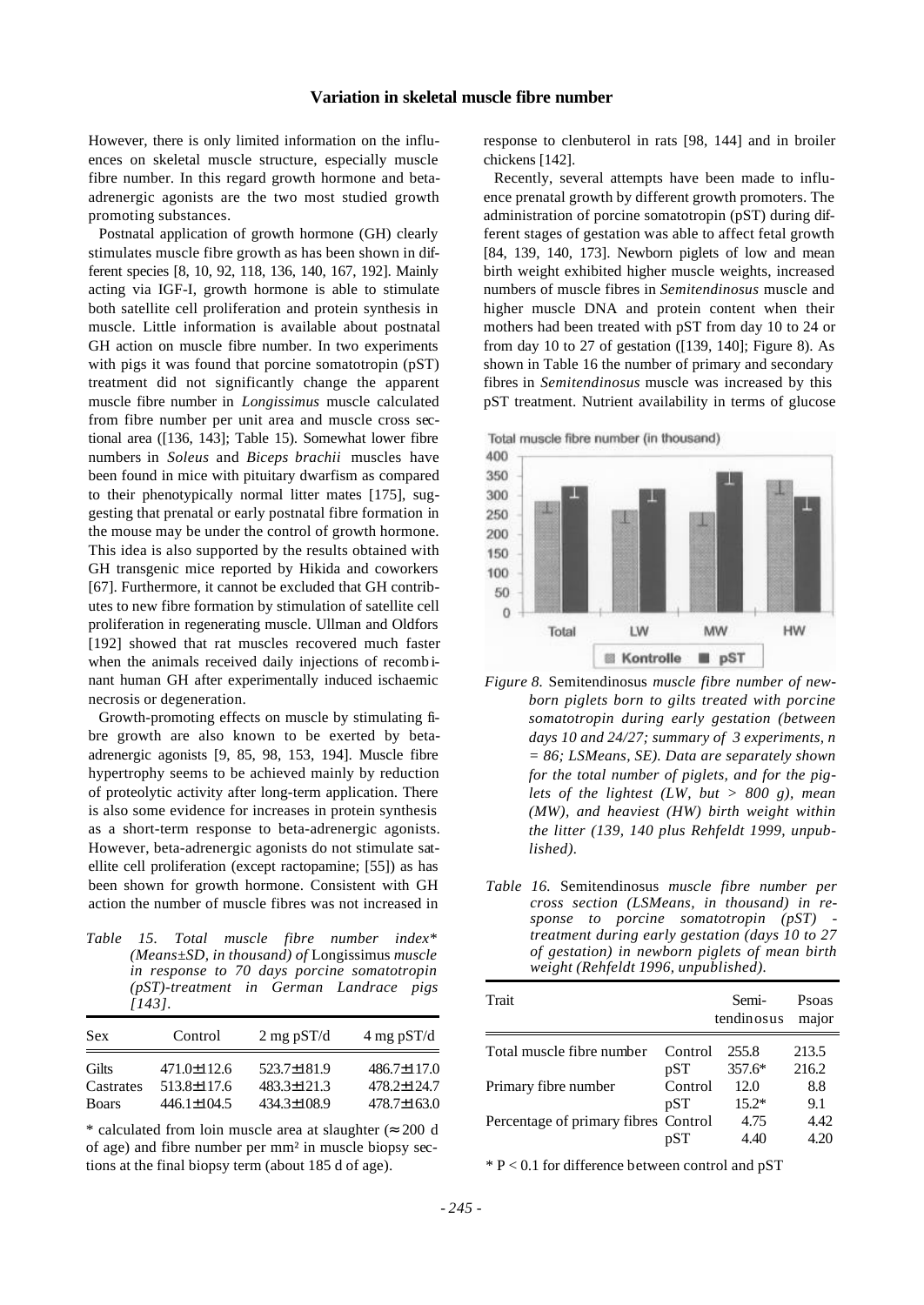and free fatty acids was increased by GH action. The results suggest that elevated maternal GH concentrations increase the number of proliferating myoblasts in an indirect manner. It was concluded that maternal growth hormone is a significant determinant of skeletal muscle development and muscle fibre formation in fetuses. Opposite effects were obtained in an experiment with rats which were fed the beta-adrenergic agonist clenbuterol during gestation and lactation [97]. Muscle weights, protein, RNA, DNA content and total muscle fibre number were clearly reduced in the offspring.

In conclusion, the hypertrophic response of postnatal muscle to growth hormone or beta-agonists is commonly based on muscle fibre hypertrophy, but not on muscle fibre multiplication. This mechanism represents the common growth pattern of healthy postnatal muscle under normal requirements. However, the available results suggest that the prenatal or pre-hatching developmental stage is much more sensitive to hormonal factors as has been shown above also for nutritional factors. However, the mechanisms of action are much less understood.

#### **Conclusions**

From the discussed environmental and genetic influences on pre- and postnatal skeletal muscle growth strategies can be derived to develop practical approaches to altering muscle fibre number. In farm animal production these will be preferentially based on genetic selection or on environmental modulation of prenatal myogenesis. It would be less practical in animal production to impose extensive exercise programs during postnatal life to increase fibre number.

#### **Address correspondence to:**

Dr. Charlotte Rehfeldt, Research Institute for the Biology of Farm Animals, Wilhelm-Stahl-Allee 2, D-18196 Dummerstorf, Germany, phone +49 38208 68853, fax +49 38208 68852, Email rehfeldt@fbn-dummerstorf.de.

#### **References**

- [1]Aberle ED, Doolittle DP: Skeletal muscle cellularity in mice selected for large body size and in controls. *Growth* 1976; 40: 133-146.
- [2]Aberle ED, Stewart TS: Growth of fiber types and apparent fiber number in skeletal muscle of broilerand layer-type chickens. *Growth* 1983; 47: 135-144.
- [3]Alnaqeeb MA, Goldspink G: Changes in fibre type, number and diameter in developing and ageing skeletal muscle. *J Anat* 1987; 153: 31-45.
- [4]Anzil AP, Wernig A: Muscle fibre loss and reinnervation after long-term denervation. *J Neurocytol* 1989; 18: 833-845.
- [5]Armstrong RB: Muscle damage and endurance events. *Sports Med* 1986; 3: 370-381.
- [6]Bader R: Vergleichende histometrische und histologische Untersuchungen an der Skelettmuskulatur von Wild- und Hausschweinen. *Berl Münch Tierärztl Wschr* 1983; 96: 89-97.
- [7]Bedi KS, Birzgalis AR, Mahon M., Smart JL, Wareham AC: Early life undernutrition in rats. 1. Quantitative histology of skeletal muscles from underfed young and refed adult animals. *Br J Nutr* 1982; 47: 417-431.
- [8] Beermann DH, Butler WR, Hogue DE, Fishell VK, Dalrymple RH, Ricks A, Scanes CG: Cimaterol- induced muscle hypertrophy and altered endocrine status in lambs. *J Anim Sci* 1987; 65**:** 1514-1524.
- [9]Beermann DH, Cassens RG, Hausman GJ: A second look at fibre type differentiation in porcine skeletal muscle. *J Anim Sci* 1978; 46: 125-132.
- [10] Beermann DH, Fishell VK, Ronecker K, Boyd RD, Armbruster G, Souza L: Dose-response relationships between porcine somatotropin, muscle composition, muscle fiber characteristics and pork quality. *J Anim Sci* 1990; 68: 2690-2697.
- [11]Beerwinkle DL, Marchello JA, Dryden FD: Histological and histochemical characteristics of longissimus and semitendinosus muscle of feedlot and range steers. *J Anim Sci* 1979; Suppl. 1: 212.
- [12]Bendall JR, Voyle CA: A study of histological changes in the growing muscles of beef animals. *J Food Technol* 1967; 2: 259-283.
- [13] Booth FW, Kelso JR: Effect of hind-limb immobilization on contractile and histochemical properties of skeletal muscle. *Pflügers Arch* 1973; 342: 231.
- [14]Brown M: Change in fibre size, not number, in ageing skeletal muscle. *Age Ageing* 1987; 16: 244- 248.
- [15] Brown SC, Stickland NC: Satellite cell content in muscles of large and small mice. *J Anat* 1993; 183: 91-96.
- [16] Brown SC, Stickland NC: Muscle at birth in mice selected for large and small body size. *J Anat* 1994; 184: 371-380.
- [17]Caccia MR, Harris JB, Johnson MA: Morphology and physiology of skeletal muscle in aging pdents. *Muscle & Nerve* 1979; 2: 202-212.
- [18] Campion DR, Marks, HL, Richardson RL: An analysis of satellite cell content in the semimembranosus muscle of Japanese quail (Coturnix  $\infty$ turnix japonica) selected for rapid growth. *Acta Anat* 1982; 112: 9-13.
- [19]Cardenas DD, Stolov WC, Hardy R: Muscle fiber number in immobilization atrophy. *Arch Phys Med Rehabil* 1977; 58: 423-426.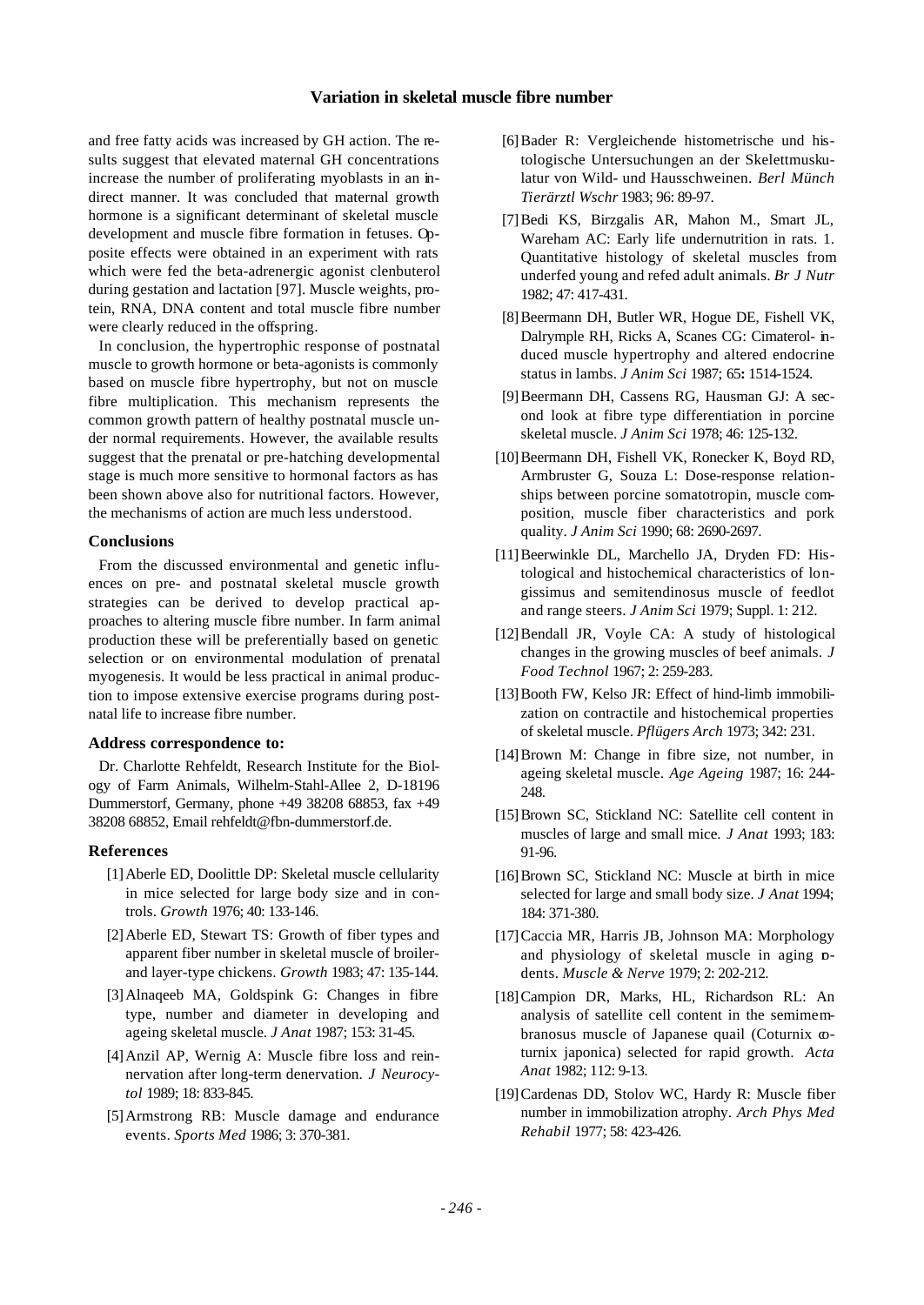- [20]Carson JA, Yamaguchi M, Alway SE: Hypertrophy and proliferation of skeletal muscle fibers from aged quail. *J Appl Physiol* 1995, 78: 293-299.
- [21]Cassens RG, Marple DN, Eikelenboom G: Animal physiology and meat quality. *Adv Food Res* 1975; 21: 71-155.
- [22]Cheek DB, Hill DB, Cornando A, Graham GG: Malnutrition in infancy: changes in muscle and adipose tissue before and after rehabilitation. *Pediat Res* 1970; 4: 135-144.
- [23]Cherel Y, Hurtrel M, Gardahaut MF, Merly F, Magrasresch C, Fontaineperus J, Wyers M: Comparison of postnatal development of anterior latissimus dorsi (ALD) muscle in heavy- and lightweight strains of turkey (Meleagris gallopavo). *Growth Dev Aging* 1994; 58: 157-165.
- [24]Darr KC, Schultz E: Exercise-induced satellite cell activation in growing and mature skeletal muscle. *J Appl Physiol* 1987; 63: 1816-1821.
- [25]Deo MG, Sood SK, Ramalingaswami V: Protein deficiency, pathological features in rhesus monkey. *Archs Path* 1965; 80: 14-23
- [26] Dietl G, Groeneveld E, Fiedler I: Genetic parameters of muscle structure traits in pig. *Proc. 44th Annual Meeting EAAP*, Aarhus, 16-19 August 1993, vol II: 1.8.
- [27]Dwyer CM, Madgwick AJA, Ward SS, Stickland NC: Effect of maternal undernutrition in early gestation on the development of fetal myofibres in the guinea-pig. *Reprod Fertil Dev* 1995; 7: 1285-1292.
- [28]Dwyer, CM, Madgwick, Crook AR, Stickland NC: The effect of maternal undernutrition on the growth and development of the guinea pig placenta. *J Dev Physiol* 1992; 18: 295-302.
- [29]Dwyer CM., Stickland NC: Does the anatomical location of a muscle affect the influence of undernutrition on muscle fibre number? *J Anat* 1992a; 181: 373-376.
- [30] Dwyer CM., Stickland NC: The effects of maternal undernutrition on maternal and fetal serum insulinlike growth factors, thyroid hormones and cortisol in the guinea pig. *J Dev Physiol* 1992b;18: 303-313.
- [31]Dwyer CM., Stickland NC, Fletcher JM: The influence of maternal nutrition on muscle fibre number development in the porcine fetus and on subsequent postnatal growth. *J Anim Sci* 1994; 72: 911- 917.
- [32]Eliot TS, Wigginton RC, Corbin KB: The number and size of muscle fibers in the rat soleus in relation to age, sex and exercise. *Anat Rec* 1943; 85: 307-308.
- [33]Essén-Gustavsson B, Rehbinder C: Skeletal muscle characteristics of reindeer (*Rangifer tarandus,* L.). *Comp Biochem Physiol* 1985; 82A: 675-679.
- [34]Faulkner JA, Maxwell LC, Lieberman DA: Histochemical characteristics of muscle fibers from trained and detrained guinea pigs. *Am J Physiol* 1972; 222: 836-840.
- [35]Fiedler I: Postnatales Wachstum der Muskelfasern beim Schwein. *Tagungsbericht Akademie der Landwirtschaftswissenschaften (Berlin)* 1983; 209: 87-94.
- [36]Fiedler I: Histologisch-histochemische Untersuchungen zum Muskelfaserwachstum von Schweinen bei unterschiedlicher Energieversorgung. *Tagungsbericht Akademie der Landwirtschaftswissenschaften (Berlin)* 1985; 233: 47- 56.
- [37]Fiedler I, Dietl G: Merkmale der Muskelstruktur als Selektionskriterien bei Schweinen. *Dt Geflügelw Schweineprod* 1992; 44:383-385.
- [38]Fiedler I, Ender K, Domröse H: Ergebnisse zur Muskelstruktur unterschiedlicher Geschlechter und Rassen beim Schwein. *Genetische Probleme in der Tierzucht*, *Akademie der Landwirtschaftswissenschaften (Berlin)* 1989; 20: 95-101.
- [39]Fiedler I, Ender K, Wicke M, von Lengerken G. Zusammenhänge zwischen der Mikrostruktur des Muskelgewebes bei Schweinen der Landrasse und ihrer Streßempfindlichkeit (Halothanreaktion). *Arch Anim Breed* 1993; 36: 525-538.
- [40]Fiedler I, Ender K, Wicke M, Maak S, von Lengerken G, Meyer W: Structural characteristics of muscle fibres in pigs with different malignant hyperthermia susceptibility and different meat quality. *Meat Sci* 1999; 53: 9-15.
- [41]Fiedler I, Rehfeldt C, Dietl G, Ender K: Phenotypic and genetic parameters of muscle fiber number and size. *J Anim Sci* 1997; 75 : Suppl. 1, 165.
- [42]Fiedler I, Rehfeldt C, Ender K: Muskelfasermerkmale: neue Selektionskriterien? *Der Tierzüchter* 1991; 43: 444-445.
- [43]Fiedler I, Rehfeldt C, Ender K, Henning M: Histophysiological features of skeletal muscle and adrenal glands in wild-type and domestic pigs during growth. *Arch Anim Breed* 1998; 41: 489-496.
- [44] Florini JR: Hormonal control of muscle growth. *Muscle & Nerve* 1987; 10: 577-598.
- [45]Florini JR, Ewton DZ, Magri KA:Hormones, growth factors, and myogenic differentiation. *Am Rev Physiol* 1991; 53: 201-216.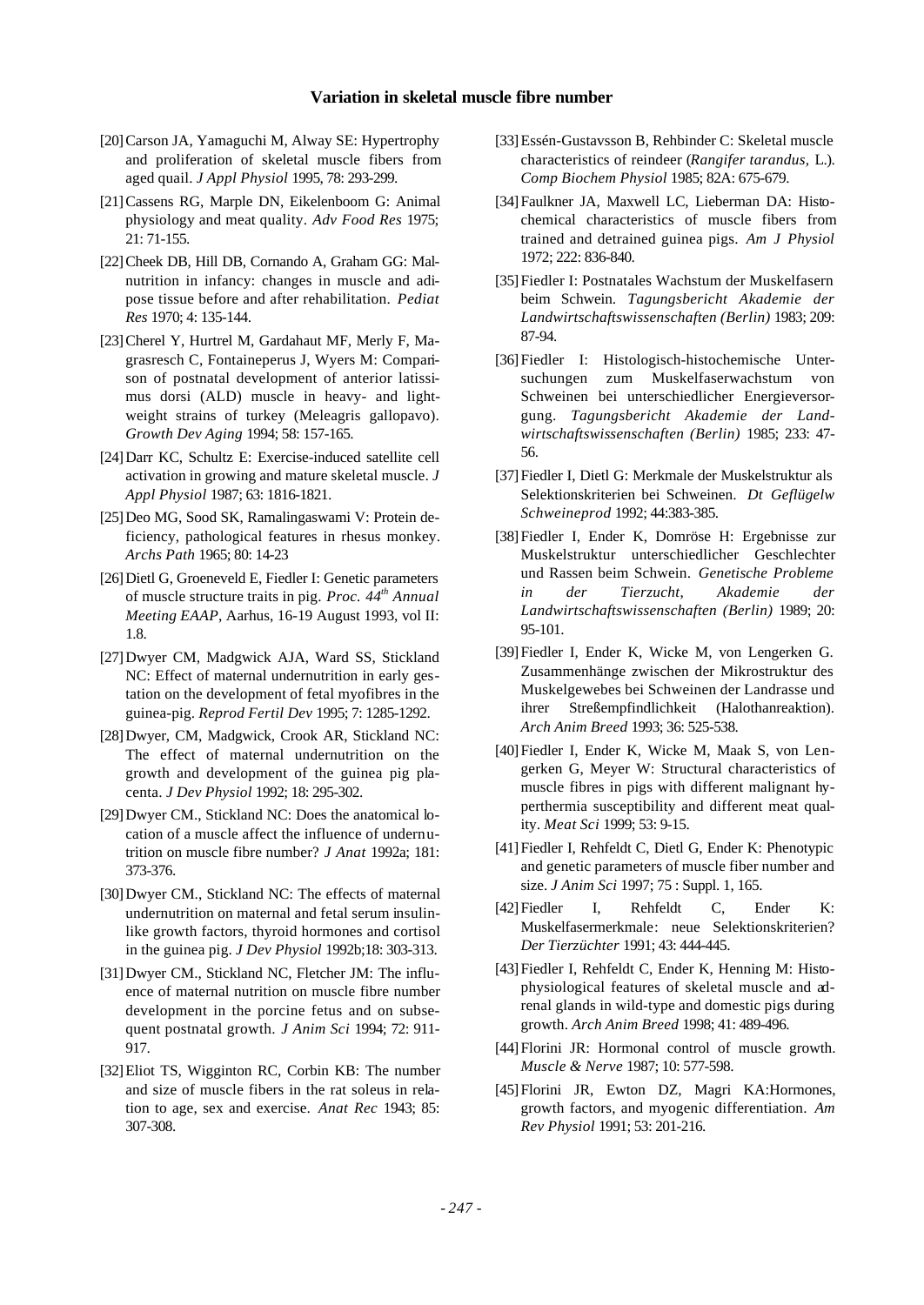- [46]Fowler SP, Campion DR, Marks HL, Reagan JO: An analysis of skeletal muscle response to selection for rapid growth in quail (Coturnix coturnix japonica). *Growth* 1980; 44: 235-252.
- [47]Fujimoto S, Watanabe J, Ogawa R, Kanamura S: Age-related changes in fibre number, fibre size, fibre type composition and adenosine triphosphatase activity in rat soleus muscle. *Anat Anz* 1994; 176: 429-435.
- [48]Glodek P: Was kommt nach der Züchtung auf Streßresistenz? *Schweine-Zucht und Schweine-Mast* 1990; 38: 300-303.
- [49]Glore SR, Layman DK: Cellular development of skeletal muscle during early periods of nutritional restriction and subsequent rehabilitation. *Pediatr Res* 1983; 17: 602-605.
- [50] Goldspink G, Ward PS: Changes in rodent muscle fibre types during postnatal growth, undernutrition and exercise. *J Physiol* 1979; 296: 453-469.
- [51] Gollnick PD, Riedy M, Parson D, Moore RL: Fiber number and size in overloaded chicken Anterior latissimus dorsi muscle. *J Appl Physiol* 1983; 54: 1292-1297.
- [52] Gollnick PD, Timson BF, Moore RL, Riedy M: Muscular enlargement and number of fibers in skeletal muscle of rats. *J Appl Physiol* 1981; 50: 936-943.
- [53] Gonyea WJ: The role of exercise in inducing skeletal muscle fiber splitting. *J Appl Physiol* 1980; 48: 421-426.
- [54]Gonyea WJ, Sale DG, Gonyea FB, Mikesky A: Exercise induced increases in muscle fiber number. *Eur J Appl Physiol* 1986; 55: 137-141.
- [55]Grant AL, Skjaerlund DM, Helferich WG, Bergen WG, Merkel RA: Skeletal muscle growth and expression of skeletal muscle alpha-actin messenger RNA and insulin-like growth factor-I messenger RNA in pigs during feeding and withdrawal of ractopamine. *J Anim Sci* 1993; 71: 3319-3326.
- [56]Grobet L, Martin LJ, Poncelet D, Pirottin D, Brouwers B, Riquet J, Schoeberlein A, Dunner S, Menissier F, Massabanda J, Fries R, Hanset R, Georges M: A deletion in the bovine myostatin gene causes the double-muscled phenotype in cattle. *Nat Genet* 1997; 17: 71-74.
- [57]Guba F, Mészáros MG, Takács Ö: Degradation of myones as a consequence of disuse and denervation. *Acta Biol Med Germ* 1977; 36: 1605-1619.
- [58]Hall-Craggs ECB, Lawrence CA: Longitudinal fibre division in skeletal muscle: a light and electronmicroscopic study. *Z Zellforsch Mikrosk Anat* 1970; 109: 481-494.
- [59]Haltia M, Berlin Ö, Schucht H, Sourander P: Postnatal differentiation and growth of skeletal muscle fibres in normal and undernourished rats. *J Neurol Sci* 1978; 36: 25-39.
- [60]Handel SE, Stickland NC: Muscle cellularity and birth weight. *Anim Prod* 1987; 44: 311-317.
- [61]Hanrahan JP, Hooper AC, McCarthy JC: 1973. Effects of divergent selection for body weight on fiber number and diameter in two mouse muscles. *Anim Prod* 1973; 16: 7-16.
- [62]Hansen-Smith FM, Van Horn DL, Maksud MG: Cellular response of rat quadriceps muscle to chronic dietary restrictions. *J Nutr* 1978; 108: 248- 255.
- [63]Hegarty PVJ, Kim KO: Changes in skeletal muscle cellularity in starved and refed young rats. *Br J Nutr* 1980; 44: 123-127.
- [64]Hegarty PVJ, Kim KO: Effect of starvation on tissues from the young of four species with emphasis on the number and diameter of skeletal muscle fibers. *Pediatr Res* 1981; 15: 128-132.
- [65] Henriksson-Larsén K: Distribution, number and size of different types of fibres in whole crosssections of female m tibialis anterior. An enzyme histochemical study. *Acta Physiol Scand* 1985; 123: 229-235.
- [66] Highman B, Atland PD: Effect of exercise training on serum enzyme and tissue changes in rats. *Am J Physiol* 1963; 205:162-166.
- [67]Hikida RS, Knapp JR, Chen WY, Gozdanovic JA, Kopchick JJ: Effects of bovine growth hormone analogs on mouse skeletal muscle structure. *Growth Dev Aging* 1995; 59: 121-128.
- [68]Hikida RS, Staron RS, Hagerman FC, Leonardi M, Gilders R, Falkel J, Murray T, Appell K: Serum creatine kinase activity and its changes after a muscle biopsy. *Clin Physiol* 1991; 11: 51-59.
- [69]Holmes JH, Ashmore CR: A histochemical study of development of muscle fiber type and size in normal and double muscled cattle. *Growth* 1972; 36: 351-372.
- [70] Hughes SM, Blau HM: Muscle fibre pattern is independent of cell lineage in postnatal rodent development. *Cell* 1992; 68: 659-671.
- [71]Ianuzzo CD, Gollnick PD, Armstrong RB: Compensatory adaptations of skeletal muscle fiber types to a long-term functional overload. *Life Sci* 1976; 19: 1517-1524.
- [72]Ihemelandu EC: Decrease in fibre numbers of dog pectineus muscle with age. *J Anat* 1980; 130: 69-73.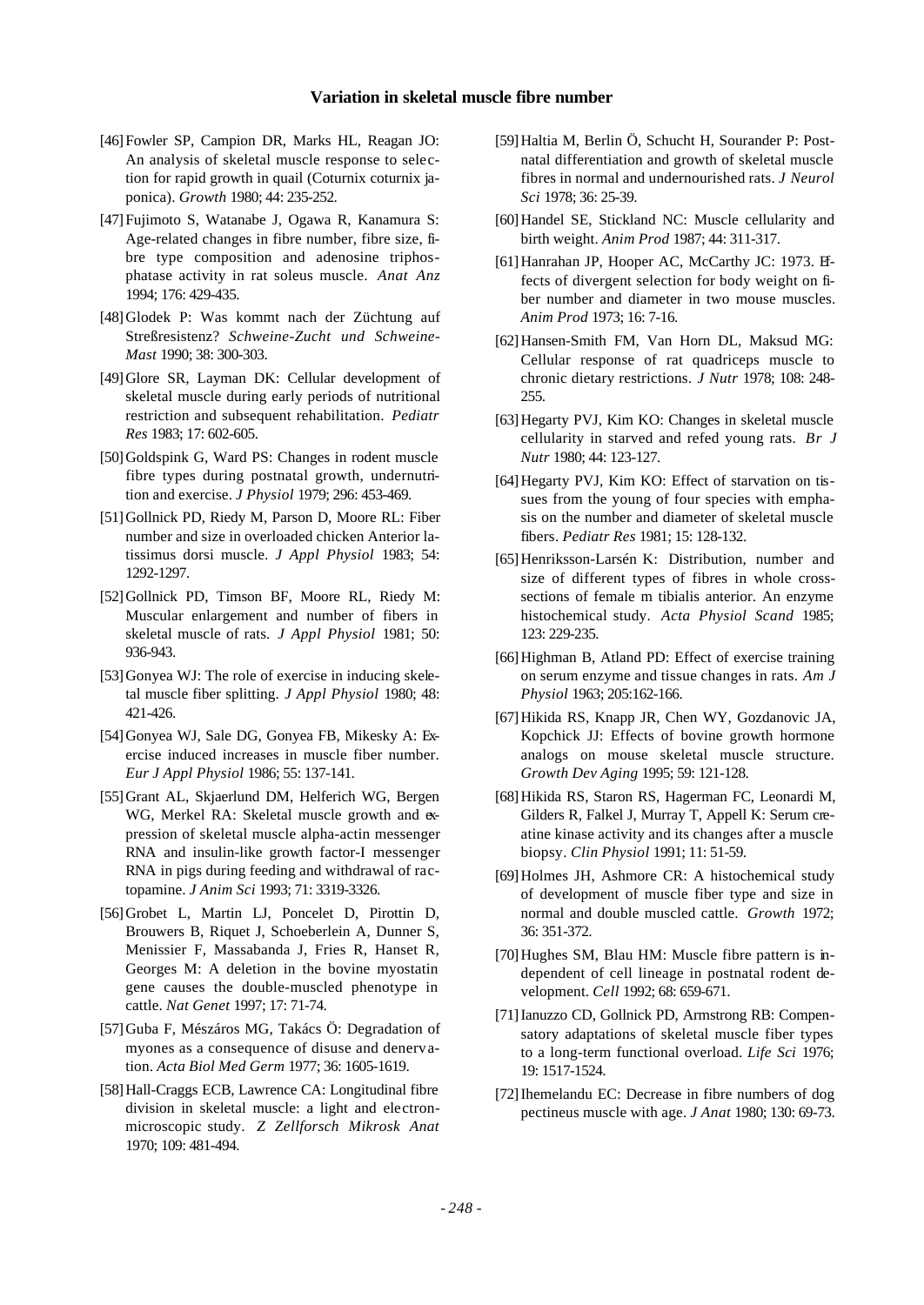- [73]Ihemelandu EC: Fibre number and sizes of mouse soleus muscle in early postnatal protein malnutrition. *Acta Anat* 1985; 121: 89-93.
- [74]Inoue K, Yamasaki S, Fushiki T, Kano T, Moritani T, Itoh K, Sugimoto E: Rapid increase in the number of androgen receptors following electrical stimulation of the rat muscle. *Eur J Appl Physiol* 1993; 66: 134-140.
- [75]Jacobs SC, Wokke JH, Bar PR, Bootsma AL: Satellite cell activation after muscle damage in young and adult rats. *Anat Rec* 1995; 242: 329-336.
- [76]James NT: Compensatory muscular hypertrophy in the extensor digitorum longus muscle of the mouse. *J Anat* 1976; 122: 121-131.
- [77]Jones SJ, Aberle ED, Judge MD: Skeletal muscle protein turnover in broiler and layer chicks. *J Anim Sci* 1986; 62: 1576-1583.
- [78]Joubert DM: Analysis of factors influencing postnatal growth and development of muscle fibre. *J Agric Sci Camb* 1956; 47: 59-102
- [79]Joubert DM: Research note on body size and cell size in the musculature of large and small mammals. *Agroanimalia* 1971; 3: 113-114.
- [80]Joubert Y, Tobin C: Testosterone treatment results in quiescent satellite cells being activated and recruited into cell cycle in rat levator ani muscle. *Dev Biol* 1995; 169: 286-294.
- [81]Joubert Y, Tobin C, Lebart MC: Testosteroneinduced masculinization of the rat levator ani mu scle during puberty. *Dev Biol* 1994; 162: 104-10.
- [82]Kambadur R, Sharma M, Smith TP, Bass JJ: Mutations in myostatin (GDF8) in double-muscled Belgian Blue and Piedmontese cattle. *Genome Res* 1997; 7: 910-916.
- [83] Kasper CE, Xun L: Cytoplasm-to-myonucleus ntios in plantaris and soleus muscle fibres following hindlimb suspension. *J Muscle Res Cell Motil* 1996; 17: 603-610.
- [84] Kelley RL, Jungst SB, Spencer TE, Owsley WF, Rahe CH, Mulvaney DR: Maternal treatment with somatotropin alters embryonic development and early postnatal growth of pigs. *Domest Anim Endocrinol* 1995; 12: 83-94.
- [85]Kim YS, Lee YB, Ashmore CR: Cimaterol-induced growth in rats: growth pattern and biochemical characteristics. *Growth Dev Aging* 1988; 52: 41-46.
- [86]Knizetova H, Knize B, Kopezny V, Fulka J: Concentration of nuclei in chicken muscle fibre in relation to the intensity of growth. *Ann Biol Anim Bioch Biophys* 1972; 12: 321-328.
- [87]Kuhn G, Hartung M, Nürnberg K, Fiedler I, Falkenberg H, Nürnberg G, Ender K: Körper-

zusammensetzung und Muskelstruktur von genetisch differenten Schweinen in Abhängigkeit vom MHS-Status. *Arch Anim Breed* 1998; 41: 589- 596.

- [88]Kumar YP, Mishra DS, Prakash P, Sethi MS: Morphological differences in Longissimus dorsi mu scle of pig, buffalo, sheep, goat and poultry. *Anat Anz* 1976; 140: 136-142.
- [89]Larzul C, Lefaucheur L, Ecolan P, Gogue J, Talmant A, Sellier P, Monin G: Phenotypic and genetic parameters for Longissimus muscle fibre characteristics in relation to growth, carcass and meat quality traits in Large White pigs. *J Anim Sci* 1997; 75: 3126-3137.
- [90]Layman DK, Hegarty PV, Swan PB: Comparison of morphological and biochemical parameters of growth in rat skeletal muscles. *J Anat* 1980; 130: 159-171.
- [91]Layman DK, Swan PB, Hegarty PV: The effect of acute dietary restriction on muscle fibre number in weanling rats. *Br J Nutr* 1981; 45: 475-481.
- [92]Lefaucheur L, Missohou A, Ecolan P, Monin G, Bonneau M: Performance, plasma hormones, histochemical and biochemical muscle traits, and meat quality of pigs administered exogenous somatotropin between 30 or 60 kilograms and 100 kilograms body weight. *J Anim Sci* 1992; 70: 3401- 3411.
- [93]Lengerken G, Wicke M, Maak S: Streßempfindlichkeit und Fleischqualität - Stand und Perspektiven in Praxis und Forschung. *Arch Anim Breed* 1997; 40: Suppl. 163-171.
- [94]Lexell J, Jarvis J, Downham D, Salmons S: Quantitative morphology of stimulation-induced damage in rabbit fast- twitch skeletal muscles. *Cell Tissue Res* 1992; 269: 195-204.
- [95]Locniskar F, Holcman A, Zagozen F: Muscle fibre investigations in poultry. *Zb Biotehniske Fa Univ v Ljubliani Kmetistvo* 1980; 35: 7-24.
- [96] Luff AR, Goldspink G: Large and small muscles. *Life Sci* 1967; 6: 1821-1826.
- [97]Maltin CA, Delday MI, Hay SM: The effect of clenbuterol administration in utero and throughout lactation on pre- and post-natal muscle development in the rat*. Growth Dev Aging* 1990; 54: 143- 150.
- [98] Maltin CA, Delday MI, Reeds PJ: The effect of a growth promoting drug, clenbuterol, on fibre frequency and area in hind limb muscles from young male rats. *Biosci Rep* 1986; 6: 293-299.
- [99]Martin R, White J: Muscle and adipose cell development in mice selected for postweaning growth rate. *Growth* 1979; 43: 167-173.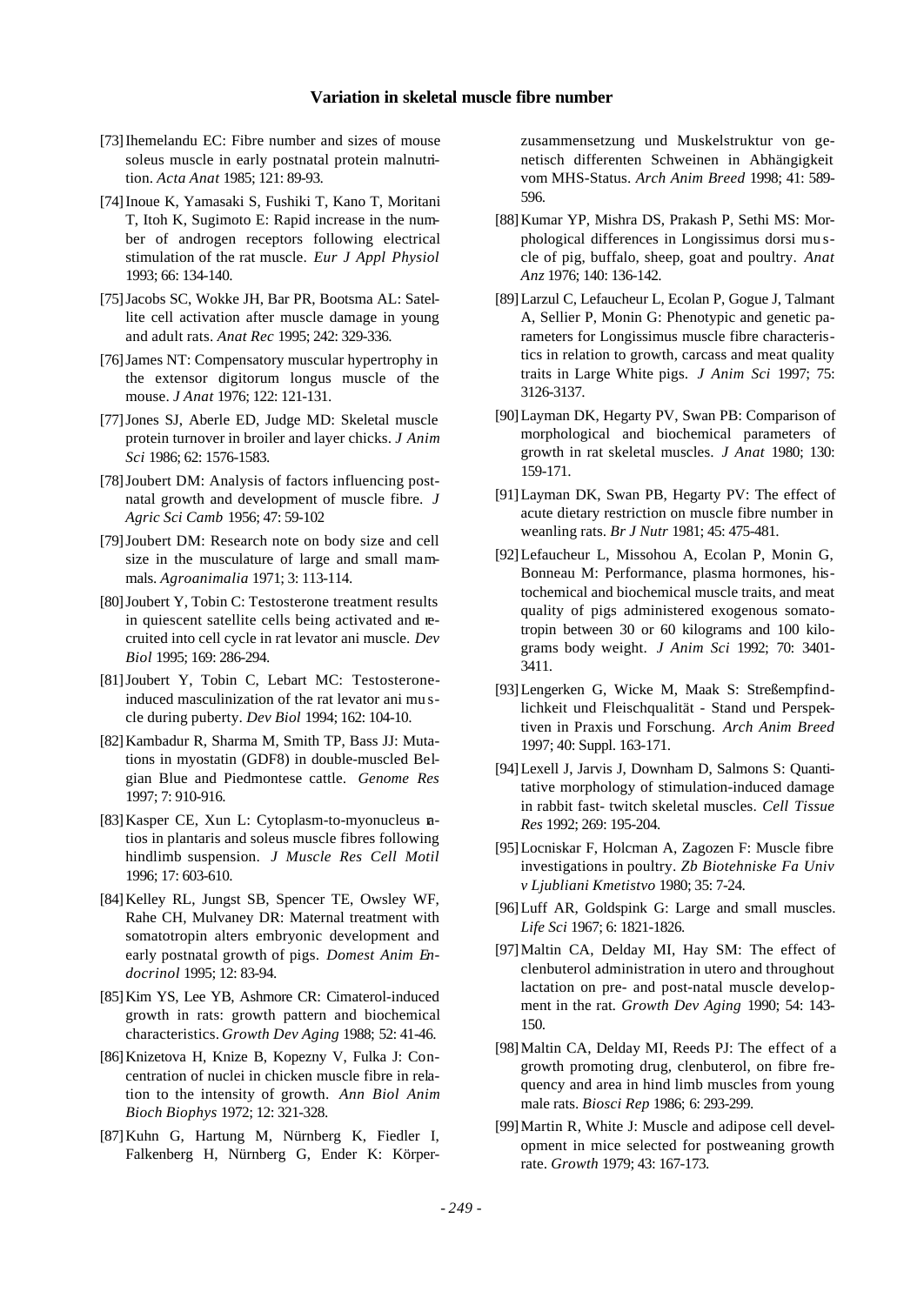- [100]McCarter RJM, Masoro EJ, Byung PY: Rat muscle structure and metabolism in relation to age and food intake. *Am J Physiol* 1982; 11: 89-93.
- [101]McMeekan CP: Growth and development in the pig with special reference to carcas quality characters. *J Agric Sci Camb* 1940; 30: 276-311.
- [102]McPherron AC, Lawler AM, Lee SJ: Regulation of skeletal muscle mass in mice by a new TGF-beta superfamily member. *Nature* 1997; 387: 83-90.
- [103]McPherron AC, Lee SJ: Double muscling in cattle due to mutations in the myostatin gene. *Proc Natl Acad Sci USA* 1997; 94: 12457-12461.
- [104]Medrano JF, Pomp D, Sharrow L, Bradford GE, Downs TR, Frohman LA: Growth hormone and insulin-like growth factor-1 measurements in high growth (hg) mice*. Genet Res Camb* 1991; 58:67-74.
- [105] Mitchell RD, Burke WH: Posthatching growth and pectoralis muscle development in broiler strain chickens, bantam chickens and the reciprocal crosses between them. *Growth Dev Aging* 1995; 59: 149-161.
- [106]Mitchell MA, Kettlewell PJ, Maxwell MH: Indicators of physiological stress in broiler chickens during road transportation. *Anim Welfare* 1992; 1: 91-103.
- [107]Mizuno T, Hikami J: Comparison of muscle growth between meat-type and egg-type chickens. *Jap J Zootech Sci* 1971; 42: 526-532.
- [108]Montgomery RD: Muscle morphology in infantile protein malnutrition. *Clin Path* 1962; 15: 511-521.
- [109]Moride Y, Hayes JF: Correlated responses in growth hormone to selection for weight gain in mice. *J Anim Breed Genet* 1993; 110: 450-458.
- [110]Moss FP: The relationship between the dimensions of the fibres and the number of nuclei during restricted growth, degrowth and compensatory growth. *Am J Anat* 1968 122: 565-572.
- [111] Moss FP, Leblond CP: Satellite cells as the source of nuclei in muscle of growing rats. *Anat Rec* 1971; 170: 421-436.
- [112]Nicks DK, Beneke WM, Key RM, Timson BF: Muscle fibre size and number following immobilisation atrophy. *J Anat* 1989; 163: 1-5.
- [113]Nimmo MA, Snow DH: The effect of ageing on skeletal muscle fibre characteristics in two inbred strains of mice. *J Physiol* 1983; 40: 24-25.
- [114]Nimmo MA, Wilson RH, Snow DH: The inheritance of skeletal muscle fibre composition in mice. *Comp. Biochem. Physiol. A* 1985; 81: 109-115.
- [115]Nøstvold O, Schie KA, Frøystein T: Muscle fiber characteristics in lines of pigs selected for rate of

gain and backfat thickness. *Acta Agric Scand* 1979; Suppl. 21: 136-142.

- [116]Nygaard E: Skeletal muscle fibre characteristics in young women. *Acta Physiol Scand* 1981; 112: 299- 304.
- [117]Oishi Y, Ishihara A, Katsuta S: Muscle fibre number following hindlimb immobilization. *Acta Physiol Scand* 1992; 146: 281-282.
- [118]Ono Y, Solomon MB, Evock-Clover CM, Steele NC, Maruyama K: Effects of porcine somatotropin administration on porcine muscles located within different regions of the bodies. *J Anim Sci* 1995; 73: 2282-2288.
- [119]Ontell M, Dunn RF: Neonatal muscle growth: a quantitative study. *Am J Anat* 1978; 152: 539-556.
- [120] Ontell M, Kozeka K: Organogenesis of the mouse extensor digitorum longus muscle: A quantitative study. *Am J Anat* 1984; 171: 149-161.
- [121] Osterc J: Diameter and number of muscle fibers in musculus longissimus dorsi in connection with production properties of some cattle breeds. *PhD, University Ljubljana* 1974, pp 1-67.
- [122] Otto E, Wegner J: Quantitativ-mikroskopische Untersuchungen der Muskelfaser und ihrer Beziehung zum Fleischansatz beim Schwein. *Arch Anim Breed* 1976; 19: 419-429.
- [123]Ouhayoun J, Beaumont A: Etude du caractère culard: III. Anatomic microscopique comparée du tissu musculaire de mâle charolais normeaux et culards. *Ann Zootech* 1968; 17: 213-223.
- [124]Papstein HJ, Losand B, Gabel M, Fiedler I, Ender K: Wachstums-untersuchungen an Fleischrindbullen und -färsen aus Zwillingsgeburten bei hohem Ernährungsniveau. 2. Mitteilung: Wachstumsverlauf, Fleischbeschaffenheit und Muskelstruktur. *Züchtungskunde* 1999; 71: 267- 276.
- [125]Parsons D, Riedy M, Moore RL, Gollnick PD: Acute fasting and fiber number in rat soleus mu scle. *J Appl Physiol* 1982; 53: 1234-1238.
- [126] Penney RK, Prentis PF, Marshall PA, Goldspink G: Differentiation of muscle and the determination of ultimate muscle size. *Cell Tissue Res* 1983; 228: 375-388.
- [127]Picard B, Gagniere H, Robelin J, Geay Y: Comparison of the foetal development of muscle in normal and double-muscled cattle. *J Muscle Res Cell Motil* 1995; 16: 629-639.
- [128] Pond WG, Mersmann HJ, Yen JT: Severe feed restriction of pregnant swine and rats: Effect on postweaning growth and body composition of progeny. *J Nutr* 1985; 115: 179-189.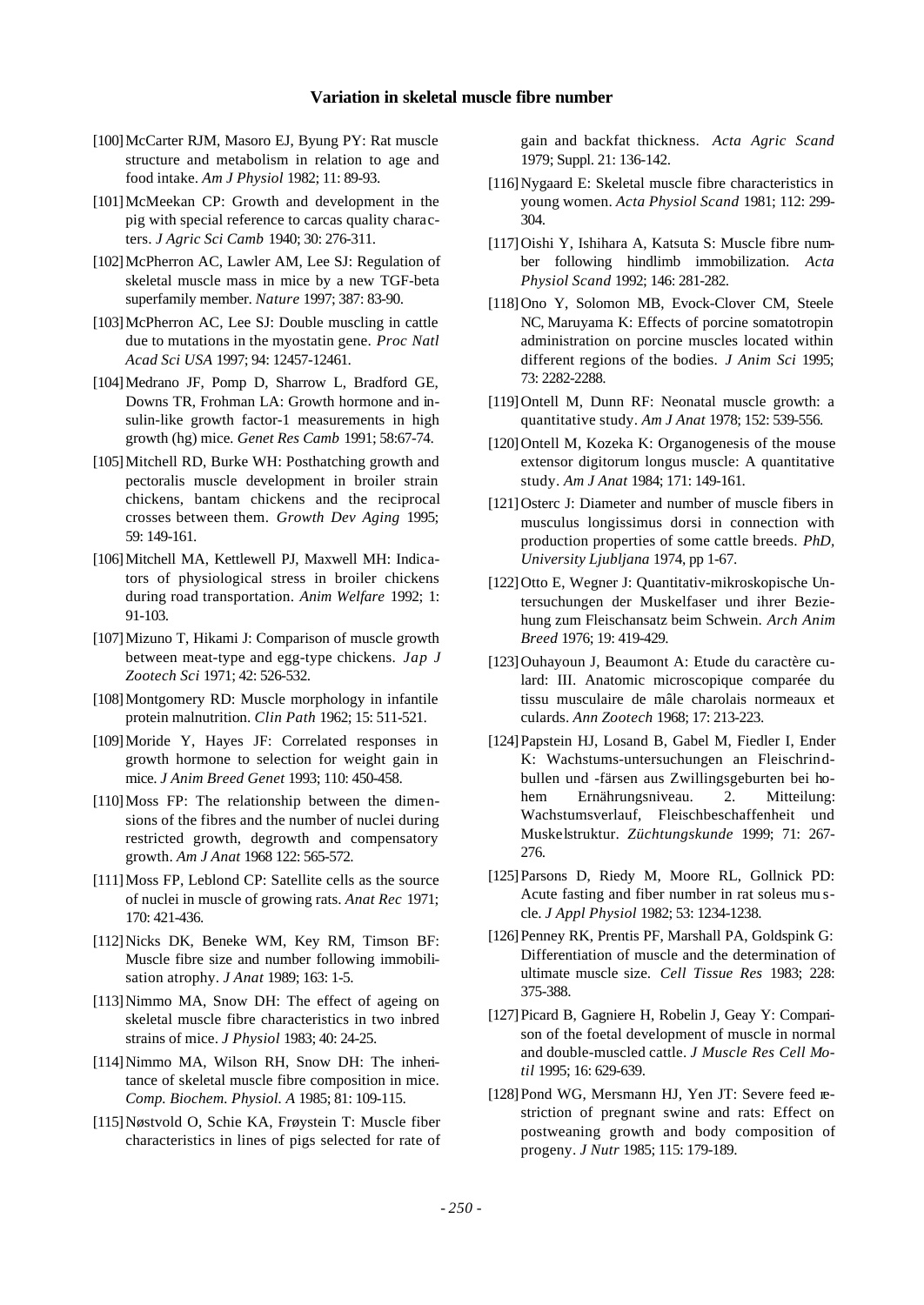- [129]Rahelic S, Puac S: Fibre types in Longissimus dorsi from wild and highly selected pig breeds. *Meat Sci* 1981; 5: 439-450.
- [130]Rayne J, Crawford GNC: Increase in fibre numbers of the rat pterygoid muscles during postnatal growth. *J Anat* 1975; 119: 347-359.
- [131]Rehfeldt C, Aner K, Bünger L: Zelluläre Reaktion der Skelettmuskulatur von Labormäusen bei differenziertem Nahrungsangebot. *Arch Anim Breed* 1991; 34: 429-439.
- [132] Rehfeldt C, Bünger L: Adaptation der Skelettmu skelfasern an Ausdauertraining, bewegungseinschränkende Haltung oder Selektion auf Körpermasse und Belastbarkeit bei Labormäusen. *Z mikrosk-anat Forschg* 1983; 97: 92-102.
- [133]Rehfeldt C, Bünger L: Auswirkungen einer Langzeitselektion von Labormäusen auf Merkmale der Muskelstruktur - Modellversuch mit Labormäusen. *Arch Anim Breed* 1990; 33: 507-516.
- [134]Rehfeldt C, Bünger L, Dietl G, Ender K: Zur Selektionswürdigkeit von Merkmalen der Muskelstruktur-Modellversuch mit Labormäusen. *J Anim Breed Genet* 1989; 106: 208-216.
- [135] Rehfeldt C, Bünger L, Dietl G, Fiedler I, Wegner J: Zur Erblichkeit von Muskelstrukturmerkmalen und ihren genetisch begründeten Beziehungen zu Wachstum und Belastbarkeit bei Labormäusen. *Arch Anim Breed* 1988; 31: 185-195.
- [136] Rehfeldt C, Ender K: Skeletal muscle cellularity and histochemistry in response to porcine somatotropin in finishing pigs. *Meat Sci* 1993; 34: 107-118.
- [137]Rehfeldt C, Fiedler I: Postnatale Entwicklung der Muskelfasern im wachsenden Skelettmuskel der Labormaus. *Arch. exp Vet med* 1984; 38: 178-192.
- [138] Rehfeldt C, Fiedler I, Wegner J: Veränderungen der Mikrostruktur des Muskelgewebes bei Labormäusen, Rindern und Schweinen während des Wachstums. *Z mikrosk anat Forschg* 1987; 101: 669-680.
- [139]Rehfeldt C, Fiedler I, Weikard R, Kanitz E, Ender K: It is possible to increase skeletal muscle fibre number in utero*. Biosci Rep* 1993; 13: 213-220.
- [140]Rehfeldt C, Kuhn G, Kanitz E, Schneider F, Vanselow J, Fuerbass R, Nuernberg G, Beyer M, Ender K: Fetal growth and skeletal muscle development in response to somatotropin treatment during early gestation. *J Anim Sci* 1996; 74, Suppl 1: 142.
- [141]Rehfeldt C, Otto E: Veränderungen der Muskelstruktur nach Selektion auf Wachstum und Belastbarkeit - Untersuchungen an Labormäusen. *Arch Anim Breed* 1985; 5: 465-475.
- [142]Rehfeldt C, Schadereit R, Weikard R, Reichel K: Effect of the beta-adrenergic agonist clenbuterol on growth, carcass and skeletal muscle characteristics in broiler chickens. *Br Poul Sci* 1997; 38: 368-375.
- [143]Rehfeldt C, Weikard R: Cellular response of muscle to porcine somatotropin (pST) in pigs. *Proc. 2nd Dummerstorf Muscle Workshop "Muscle Growth and Meat Quality", Rostock., Germany, Schriftenreihe FBN* 1995; 6: 35-42.
- [144] Rehfeldt C, Weikard R, Reichel K: Effects of the ßadrenergic agonist clenbuterol on skeletal muscle growth in rats. *Arch Anim Nutr* 1994: 45: 333-344.
- [145]Reitsma W: Some structural changes in skeletal muscle of the rat after intensive training. *Acta Morphol Neerl Scand (Utrecht)* 1970; 7: 229-246.
- [146]Remignon H, Gardahaut MF, Marche G, Ricard FH: Selection for rapid growth increases the number and the size of muscle fibres without changing their typing in chickens. *J Muscle Res Cell Motil* 1995; 16: 95-102.
- [147]Remignon H, Lefaucheur L, Blum JC, Ricard FH: Effects of divergent selection for body weight on three skeletal muscles characteristics in the chicken. *Br Poul Sci* 1994; 35: 65-76.
- [148]Robinson DW: The cellular response of porcine skeletal muscle to prenatal and neonatal nutritional stress. *Growth* 1969; 33:231-240.
- [149] Rosenblatt JD, Woods RI: Hypertrophy of rat extensor digitorum longus muscle injected with bupivacaine. A sequential histochemical, immunohistochemical, histological and morphometric study. *J Anat* 1992; 181: 11-27.
- [150] Rowe RWE: Effect of low nutrition on size of striated muscle fibres in the mouse. *J Exp Zool* 1968; 167: 353-358.
- [151] Rowe RWE, Goldspink G: Surgically induced hypertrophy in skeletal muscles of the laboratory mouse. *Anat Rec* 1968; 161: 69-76.
- [152]Rowe RWE, Goldspink G: Muscle fibre growth in five different muscle in both sexes of mice. *J Anat* 1969; 104: 519-530.
- [153] Sainz RD, Kim YS, Dunshea FR, Campbell RG: Hfects of ractopamine in pig muscles - histology, calpains and beta-adrenergic receptors. *Austr J Agric Res* 1993; 44: 1441-1448.
- [154] Salomon FV, Schwark HJ, Brüggemann, J: Untersuchungen zur Fasertypenzusammensetzung und zum Faserdurchmesser in der Skelettmuskulatur des Damwildes (Dama dama L.). *Arch Anim Breed* 1992; 35: 373-384.
- [155] Schadereit R, Klein M, Rehfeldt C, Kreienbring F, Krawielitzki K: Influence of nutrient restriction and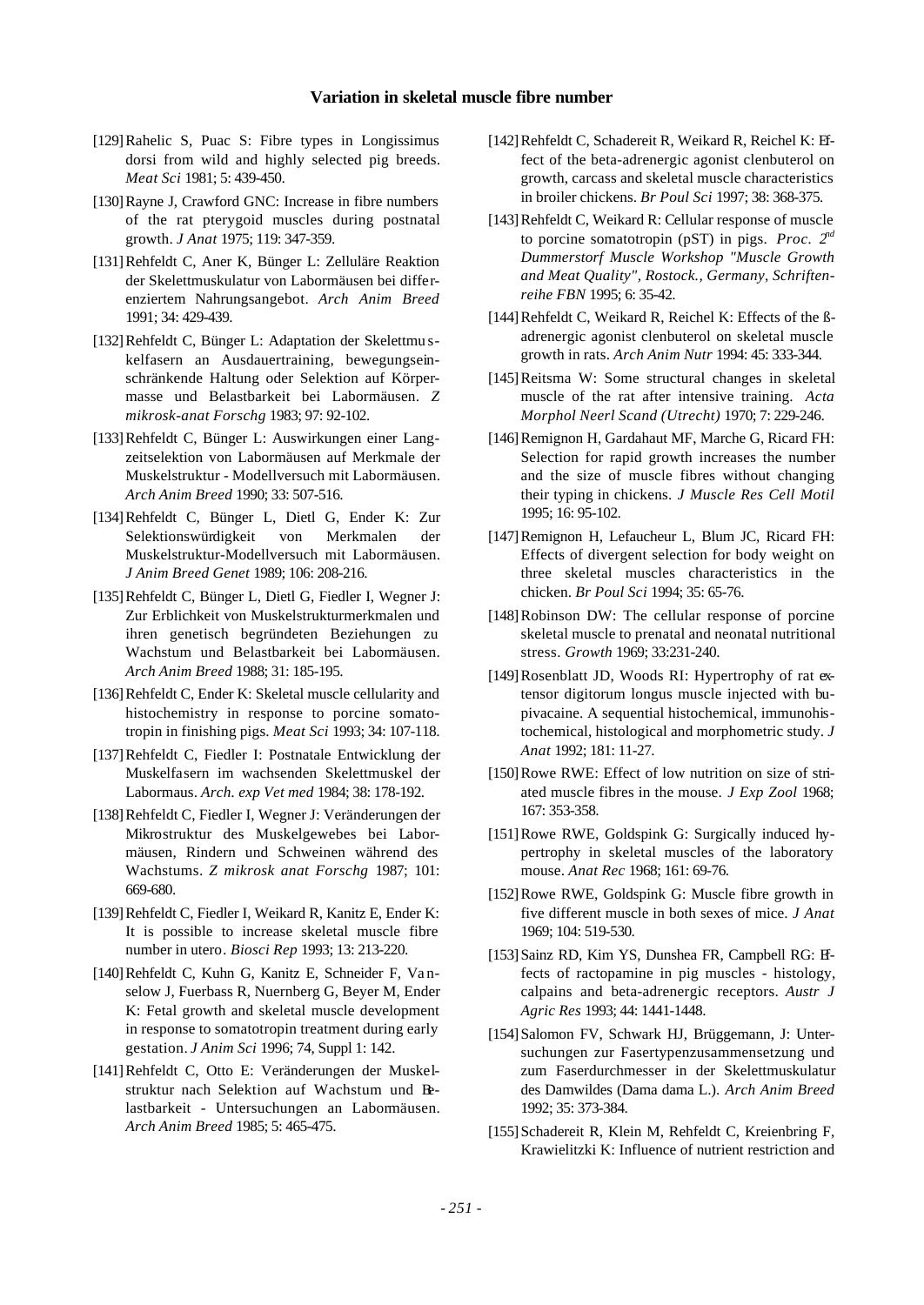realimentation on protein and energy metabolism, organ weights, and muscle structure in growing rats. *J Anim Physiol a Anim Nutr* 1995; 74: 253- 268.

- [156] Schadereit R, Rehfeldt C, Krawielitzki K, Klein M, Kanitz E, Kuhla S: Protein turnover, body comp osition, muscle characteristics and blood hormones in response to different direction of growth selection in mice. *J Anim Feed Sci* 1998; 7: 333-352.
- [157]Schantz P, Randall-Fox E, Norgren P, Tydén A: The relationship between the mean muscle fibre area and the muscle cross-sectional area of the thigh in subjects with large differences in thigh girth. *Acta Physiol Scand* 1981; 113: 537-539.
- [158] Schantz P, Randall-Fox E, Hutchison W, Tydén A, Astrand PO: Muscle fibre type distribution, mu scle cross-sectional area and maximal voluntary strength in humans. *Acta Physiol Scand* 1983; 117: 219-226.
- [159] Schmalbruch H: The morphology of regeneration of skeletal muscles in the rat. *Tissue Cell* 1976; 8: 673-692.
- [160] Schumann HJ: Experimentelle Skelettmuskelnekrosen nach Laufzwang. *Morphol Jb* 1967; 111: 107-111.
- [161]Schumann HJ: Überlastungsnekrosen der Skelettmuskulatur nach experimentellem Laufzwang. *Zbl allg spez Path* 1972; 16: 181-190.
- [162] Schumann HJ: Überlastungsnekrosen der Herzund Skelettmuskulatur bei kleinen Zugvögeln. *Beitr Vogelkd, Leipzig* 197; 20: 301-309.
- [163] Schultz EA: A quantitative study of satellite cell population in postnatal mouse lumbrical muscle. *Anat Rec* 1974; 180: 589-596.
- [164] Shahin K, Berg RT: Growth patterns of muscle, fat and bone, and carcass composition of double muscled and normal cattle. *Can J Anim Sci* 1985; 65: 279-294.
- [165] Smith JH: Relation of body size to muscle cell size and number in the chicken. *Poul. Sci* 1963; 42: 283- 290.
- [166] Sola OM, Christensen DL, Martin AW: Hypertrophy and hyperplasia of adult chicken anterior latissimus dorsi muscles following stretch with and without denervation*. Exp Neurol* 1973; 41: 76-100.
- [167] Solomon MB, Campbell RG, Steele NC: Effect of sex and exogenous porcine somatotropin on Longissimus muscle fiber characteristics of growing pigs. *J Anim Sci* 1990; 68: 1176-1181.
- [168]Spencer GSG: Hormonal systems regulating growth. A review. *Livestock Prod Sci* 1985; 12: 31- 46.
- [169]Spencer GSG, Robinson GM: Stimulation of placental, fetal and neonatal growth by thyroxine administration to pregnant rats. *J Endocrinol* 1993; 139: 275-279.
- [170] Staun H: Various factors affecting number and size of muscle fibers in the pig. *Acta Agric Scand* 1963; 13: 293-322.
- [171]Staun H: Muskelfibrenes diameter og antal samt deres betydning for kødfylde og kødkvalitet hos svin af Dansk Landrace. 366. Beretning fra førsøgslaboratoriet. National Research Institut of Animal Science, Copenhagen, Denmark 1968.
- [172] Staun H: The nutritional and genetic influence on number and size of muscle fibres and their **e**sponse to carcass quality in pigs. *World Rev Anim Prod* 1972; 3: 18-26.
- [173] Sterle JA, Cantley TC, Lamberson WR, Lucy MC, Gerrard DE, Matteri RL, Day BN: Effects of recombinant porcine somatotropin on placental size, fetal growth, and IGF-I and IGF-II concentrations in pigs. *J Anim Sci* 1995; 73:2980-2985.
- [174] Stickland, NC: The arrangement of muscle fibers and tendons in two muscles used for growth studies. *J Anat* 1983; 136: 175-179.
- [175] Stickland NC, Crook AR, Sutton CM: Effects of pituitary dwarfism in the mouse on fast and slow skeletal muscles. *Acta Anat* 1994; 151: 245-249.
- [176] Stickland, NC, Goldspink G: A possible indicator muscle for the fibre content and growth characteristics of porcine muscle. *Anim Prod* 1973; 16: 135-146.
- [177] Stickland NC, Handel SE: The numbers and types of muscle fibres in large and small breeds of pigs. *J Anat* 1986; 147: 181-189.
- [178] Stickland NC, Widdowson EM, Goldspink G: Hfects of severe energy and protein deficiencies on the fibres and nuclei in skeletal muscle of pigs. *Br J Nutr* 1975; 34: 421-428.
- [179]Summers PJ, Medrano JF: Morphometric analysis of skeletal muscle growth in the high growth mouse. *Growth Dev Aging* 1994; 58: 135-148.
- [180] Swatland HJ: Muscle growth in the fetal and neonatal pig. *J Anim Sci* 1973; 37: 536-545.
- [181]Swatland HJ: Myofibre number and myofibrillar development in neonatal pig. *Zbl. Vet-Med* 1975; 22: 756-764.
- [182] Swatland HJ: Accumulation of myofiber nuclei in pigs with normal and arrested development. *J Anim Sci* 1977; 44: 759-764.
- [183]Swatland HJ, Cassens RG: Muscle growth: The problem of muscle fibers with an intrafascicular termination. *J Anim Sci* 1972; 35: 336-344.